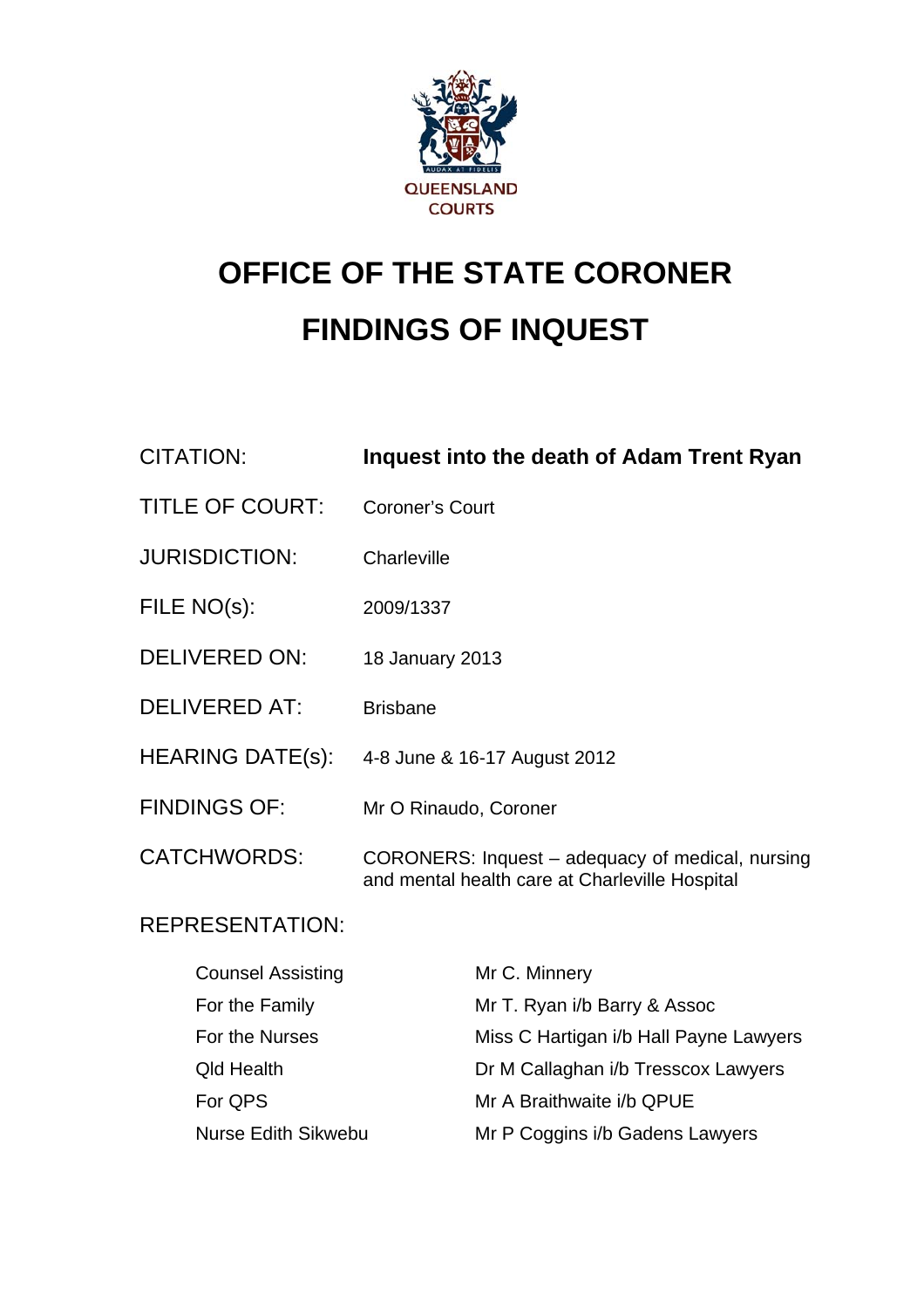This is the inquest into the death and circumstances of death of Adam Trent Ryan.

- 1. I must deliver my findings pursuant to the provisions of the *Coroners Act 2003*. I do so, reserving the right to revise these reasons should the need arise.
- 2. The purpose of this inquest, as of any inquest, is to establish, as far as practicable:-
	- Whether or not a death happened;
	- The identity of the deceased person;
	- How the person died;
	- When the person died;
	- Where the person died; and
	- What caused the person to die. [Section 45 (1) and (2)]
- 3. It should be kept firmly in mind that an inquest is a fact finding exercise and not a method of apportioning guilt. A coroner must not include in the findings any statement that a person is, or may be guilty of an offence or civilly liable for something. [Section 45(5)]
- 4. The procedure and rules of evidence suitable for a criminal trial are not suitable for an inquest. The Coroners Court is not bound by the rules of evidence and may inform itself in any way it considers appropriate. [Section 37]
- 5. In an inquest there are no parties; there is no charge; there is no prosecution; there is no defence; there is no trial. An inquest is simply an attempt to establish facts. It is an inquisitorial process, a process of investigation. These observations were confirmed by Justice Toohey in Annetts v McCann ALJR at 175.
- 6. A Coroner's inquest is an investigation by inquisition. It is not inclusive of adversary litigation. Nevertheless, the rules of natural justice and procedural fairness are applicable. Application of these rules will depend on the particular circumstances of the case in question.
- 7. A coroner may, whenever appropriate, comment on anything connected with the death that relates to:
	- a) Public health or safety; or
	- b) The administration of justice; or
	- c) Ways to prevent deaths from happening in similar circumstances in the future. [Section 46 (1)]
- 8. If, from information obtained while investigating a death, a coroner reasonably suspects a person has committed an offence, the coroner must give the information to:-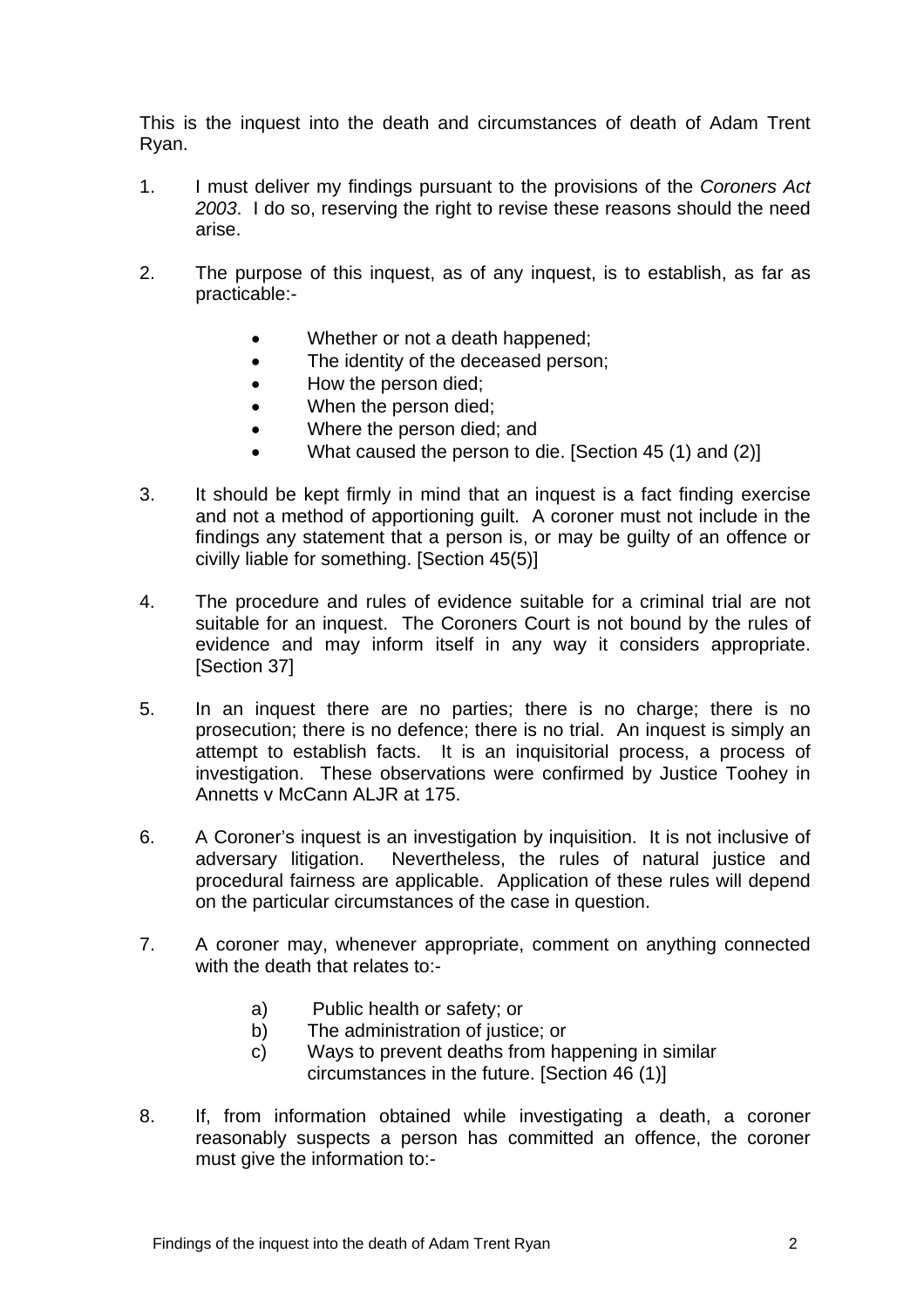a) for an indictable offence – the Director of Public Prosecutions; or

b) for any other offence – the chief executive of the department in which the legislation creating the offence is administered.

- 9. A coroner may give information about a person's conduct in a profession or trade, obtained while investigating a death, to a disciplinary body for the person's profession or trade if the coroner reasonably believes the information might cause the body to inquire into, or take steps in relation to, the conduct.
- 10. All proceedings before this Court are sad proceedings. At this stage I express my sympathy and condolences, and that of the court, to the family of the deceased for their sad loss, in the tragic death of Adam Trent Ryan.

#### *Introduction*

- 11. Mr Adam Trent Ryan was born on 26 January 1979. He was 30 years old when he died on 12 July 2009. Mr Ryan committed suicide by hanging at his home in Charleville. He is survived by his mother and family.
- 12. His death was reported to the coroner by Queensland Police due to it being a reportable death and because of some issues of concern surrounding the death.
- 13. An inquest was convened to examine the circumstances of Mr Ryan's death. The Inquest was held in Charleville from Monday 4 June 2012 to Friday 8 June 2012 inclusive, and then two further days in Brisbane on 16 and 17 August 2012.
- 14. A number of concerning issues arose during the course of the Inquest about the adequacy of the medical care, nursing and mental health care received by Mr Ryan prior to and after his death.
- 15. These issues will be examined in some detail in these findings, with a view to determining if deficiencies in that care contributed to Mr Ryan's death, and if any recommendations should be made with a view to improving the care to avoid such issues in the future.
- 16. I am grateful to Counsel Assisting (I acknowledge that much of the evidence is taken from that submission) and to all counsel representing the various parties for their comprehensive written submissions which have been of great assistance to me in formulating these findings.
- 17. I make the following formal findings.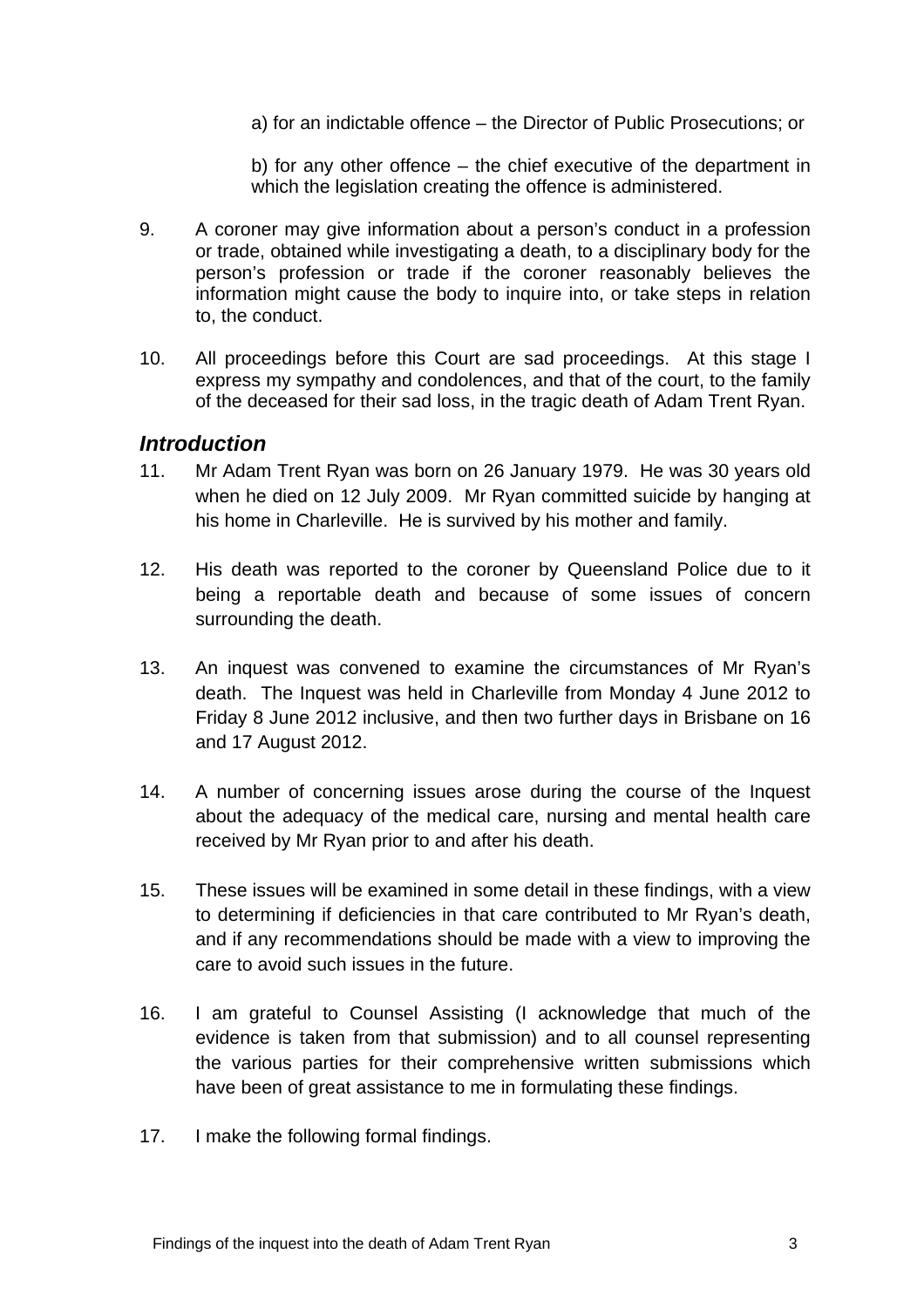# **Findings section 45(2)**

Pursuant to section 45 (2) *Coroners Act 2003*, I make the following formal findings:

- (a) the deceased was Mr Adam Trent Ryan;
- (b) Mr Ryan died from asphyxia, due to hanging;

(b) Mr Ryan died at his home at 64 Little Parry Street, Charleville, in the State of Queensland;

(c) Mr Ryan died between 7am and 8.30am Sunday 12 July 2009;

(d) Mr Ryan died as a result of committing suicide. There are no suspicious circumstances.

# **History**

- 18. Mr Ryan was the youngest son of Ms Robyn Cuthers. He had three older siblings. His father separated from his mother, when Mr Ryan was seven or eight years old. Mr Ryan lived with his mother for a time, and then lived with his father.
- 19. Mr Ryan was the subject of police security following an incident involving an attack on his father by Outlaw Motor Cycle Gang (OMCG) members. He subsequently came to live with his mother in Charleville in 1995. Mr Ryan later revealed that during the period he was living with his father, his father had attempted suicide by overdose of pills, possibly due to his involvement with OMCG elements.
- 20. Mr Ryan had worked as a shearer, in the Charleville area and in Victoria. He had difficulties with drug use such as cannabis, methylamphetamine and LSD or mushrooms. He also drank alcohol to excess on occasion.
- 21. In approximately 2002 (although it may have been 2004) Mr Ryan suffered a drug-induced psychosis, when he was in Hamilton, Victoria. He received psychiatric treatment over the course of six to eight sessions.
- 22. In the late evening, 10 May 2004, Mr Ryan attempted suicide by cutting his throat. He was living in Victoria at the time. The hospital records from Victoria<sup>[1](#page-3-0)</sup> indicate that Mr Ryan presented to hospital the next day, indicating he heard voices, and he felt others were out to get him so he thought he would *get in first* and cut his throat. He was medicated but not

<span id="page-3-0"></span> $\overline{a}$  $<sup>1</sup>$  Exhibit E10.1, page 40 to 51</sup>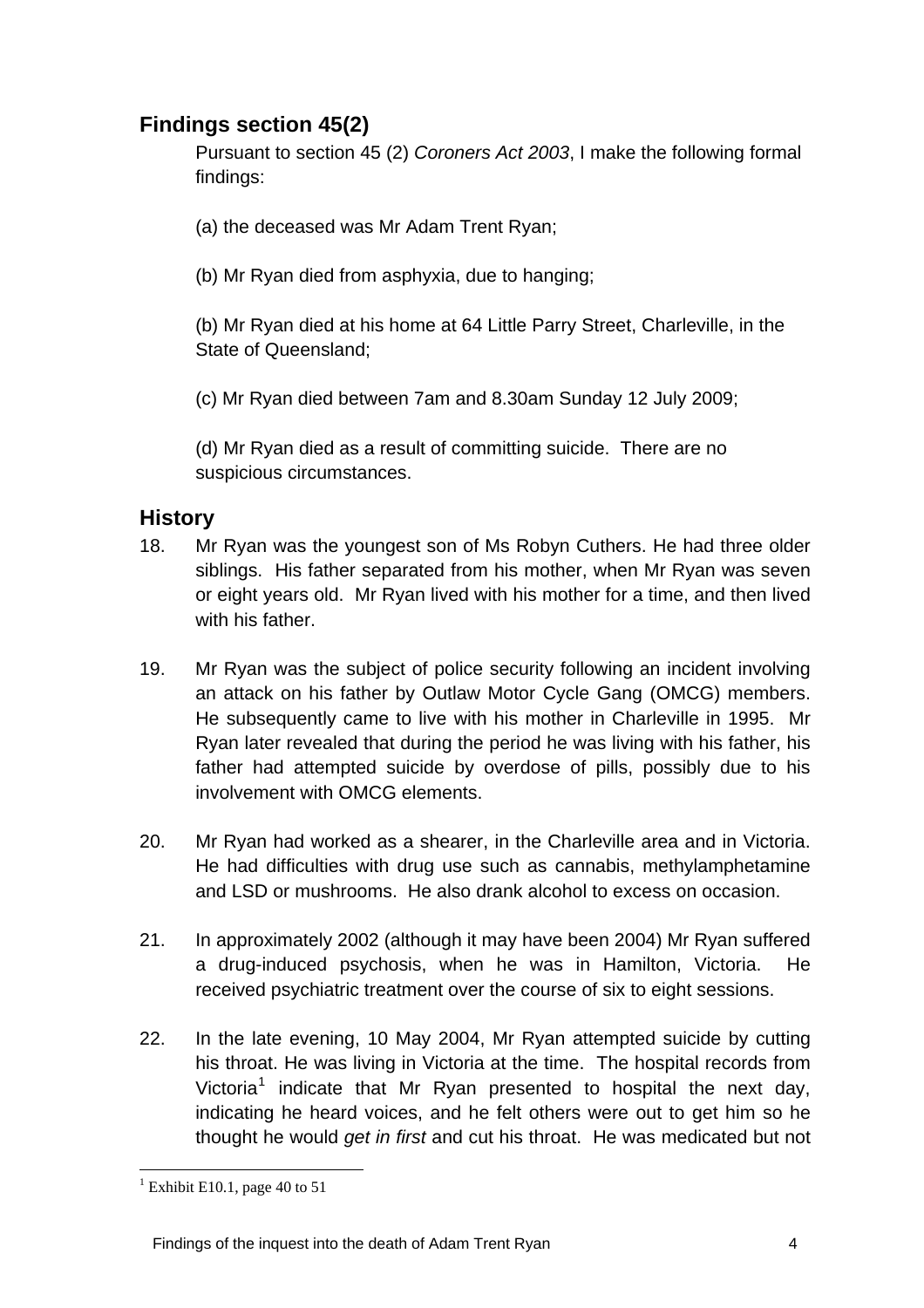hospitalised. He ceased his medication after three weeks as he said he felt it was making him psychotic. He was counselled, and had sessions with a psychiatrist.

- 23. In mid 2008, Mr Ryan moved into his own home in Charleville, at 64 Little Parry Street. This house became known as a party house. Many people, around Mr Ryan's age, would regularly come to drink and socialise.
- 24. Mr Ryan had a girlfriend, Stevie Jo Bennett, but this relationship ended in the weeks before his death<sup>[2](#page-4-0)</sup>. He then entered into a relationship with Sarah Maunder, until days prior to his death.
- 25. Ms Bennett gave evidence that she never saw Mr Ryan depressed or appearing down during their relationship<sup>[3](#page-4-1)</sup>, although he did drink alcohol regularly<sup>[4](#page-4-2)</sup>.

# **Events Leading to his Death**

- 26. On 2 June 2009, Mr Ryan attended the Charleville Community Mental Health (CMH) Service for assistance, having been referred by his general practitioner to the Charleville CMH service.
- 27. The Charleville CMH service is located at 2 Eyre Street, Charleville, and is about four kilometres from the Charleville Hospital.
- 28. The Charleville CMH Service was an entirely separate organisation from the Charleville Hospital, and effectively a separate organisation from the Charleville Alcohol, Tobacco and Other Drugs Service (ATODS).
- 29. Mr Ryan was seen on 2 June 2009 by Ms Teegan Russell, a clinical nurse. Ms Russell filled out an intake form<sup>[5](#page-4-3)</sup> based on information gained from Mr Ryan in an interview. This information allowed Ms Russel to perform a *provisional* diagnosis<sup>[6](#page-4-4)</sup>. The assessment took about an hour, and included a risk screen of Mr Ryan, as in risk to Mr Ryan and risk to others.
- 30. She gave evidence that if she had been told of a *recent* suicide attempt by Mr Ryan (recent including five or ten years earlier) she would have put him in the medium to high risk category, in terms of risk of harming himself<sup>[7](#page-4-5)</sup>.

 $\overline{a}$  $2$  See transcript of 4 June 2012, page 123, line 55 onwards

<span id="page-4-1"></span><span id="page-4-0"></span><sup>&</sup>lt;sup>3</sup> See transcript of 4 June 2012, page 124, line 9

<span id="page-4-2"></span><sup>4</sup> See transcript of 4 June 2012, page 124, line 13

<span id="page-4-3"></span> $5$  This assessment form is Exhibit E10.1 at page 18 onwards.

 $^6$  See the evidence of Ms Russell, transcript of 4 June 2012, page 61, line 15 onwards

<span id="page-4-5"></span><span id="page-4-4"></span> $7$  See transcript of 4 June 2012, page 65, line 47 onwards.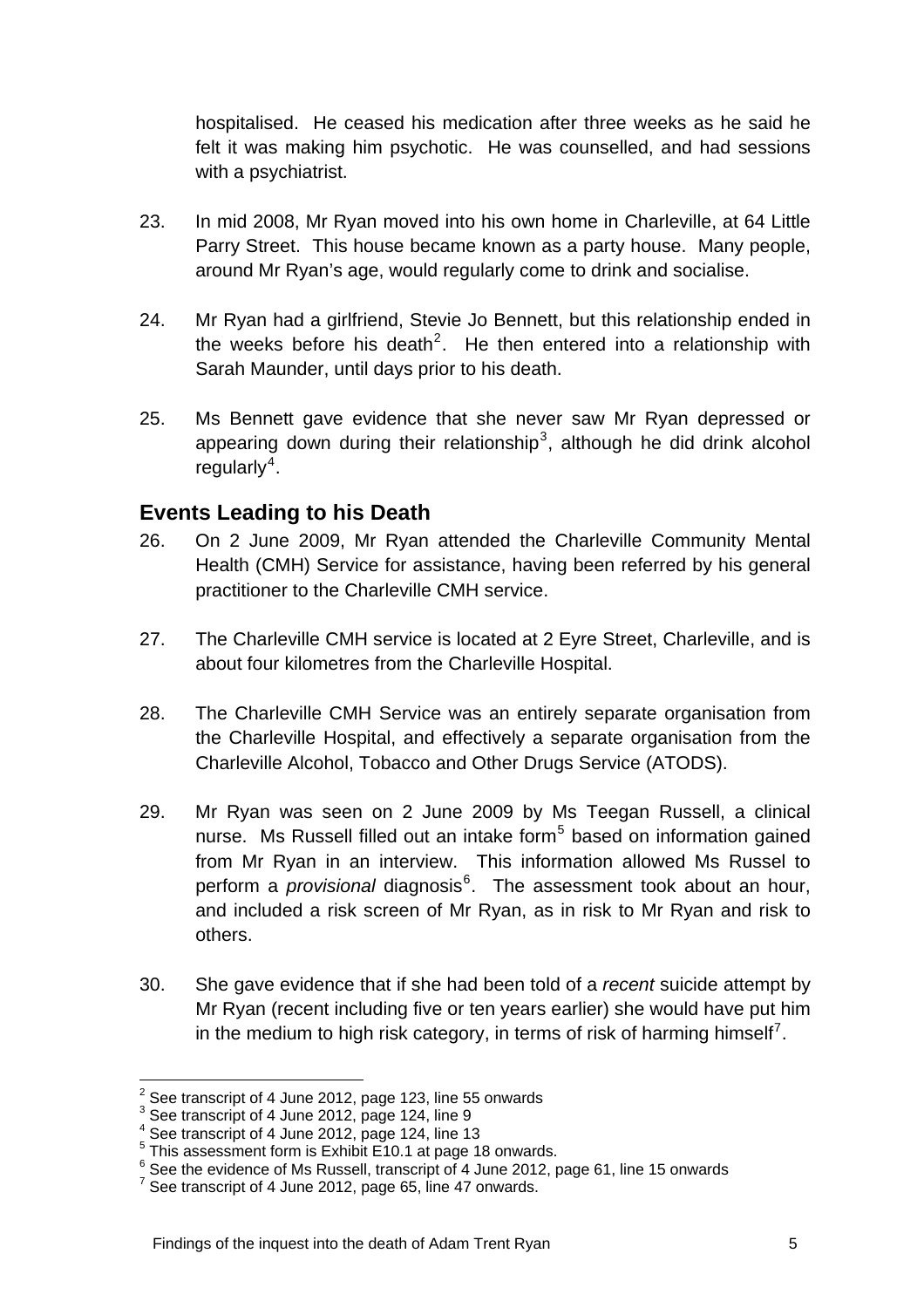- 31. However, this appears contrary to the evidence. See *discussion* below for further discussion on this point.
- 32. Following her assessment of Mr Ryan, Ms Russell consulted with her team leader, Mr Wroe about how to approach Mr Ryan's treatment. It was decided that Mr Ryan be further assessed by a psychiatrist who would visit Charleville the next day, 3 June 2009. An appointment was arranged for Mr Ryan to attend the assessment with the psychiatrist $8$ .
- 33. The psychiatrist, Dr Kyaw saw Mr Ryan in person in Charleville, on 3 June 200[9](#page-5-1) $^9$ . The purpose of the meeting was to perform a general diagnosis<sup>[10](#page-5-2)</sup>. Ms Russell and Mr Michael Frame were both present<sup>[11](#page-5-3)</sup>. Dr Kyaw visited Charleville monthly<sup>[12](#page-5-4)</sup>.
- 34. Dr Kyaw was aware Mr Ryan had attempted suicide in Victoria<sup>[13](#page-5-5)</sup>.
- 35. Dr Kyaw diagnosed Mr Ryan as having a generalised anxiety disorder with secondary depressive mood, rather than a major depressive disorder  $14$ .
- 36. Again some inconsistencies arise in his evidence which will be discussed later.
- 37. Dr Kyaw prescribed Sertraline<sup>[15](#page-5-7)</sup>. He also discussed and recommended reduction in Mr Ryan's consumption of alcohol<sup>[16](#page-5-8)</sup>.
- 38. Dr Kyaw advised Mr Ryan to attend the hospital if his condition worsened. Dr Kyaw sent a referral letter to the hospital, to inform of Mr Ryan's position and diagnosis<sup>[17](#page-5-9)</sup>. The letter contained an error as it noted past suicidal thoughts, and not a past suicide attempt.
- 39. Mr Ryan failed to attend an appointment with Dr Kyaw on 18 June 2009, although he did contact the Charleville CMH Service and re-schedule for 2 July  $2009^{18}$  $2009^{18}$  $2009^{18}$ .

 $\overline{a}$  $8$  This can be found on Exhibit E10.1, page 23

<span id="page-5-0"></span> $9$  Transcript of 6 June 2012, page 4, line 51

<span id="page-5-4"></span>

<span id="page-5-6"></span><span id="page-5-5"></span>

<span id="page-5-3"></span><span id="page-5-2"></span><span id="page-5-1"></span><sup>&</sup>lt;sup>10</sup> Transcript of 6 June 2012, page 6, line 6 onwards<br><sup>11</sup> See paragraph seventeen of Dr Kyaw's statement<br><sup>12</sup> See paragraph seventeen of Dr Kyaw's statement<br><sup>13</sup> Transcript of 6 June 2012, page 6, line 25<br><sup>14</sup> Transcrip

<span id="page-5-7"></span>

<span id="page-5-8"></span>

<span id="page-5-9"></span>

<span id="page-5-10"></span>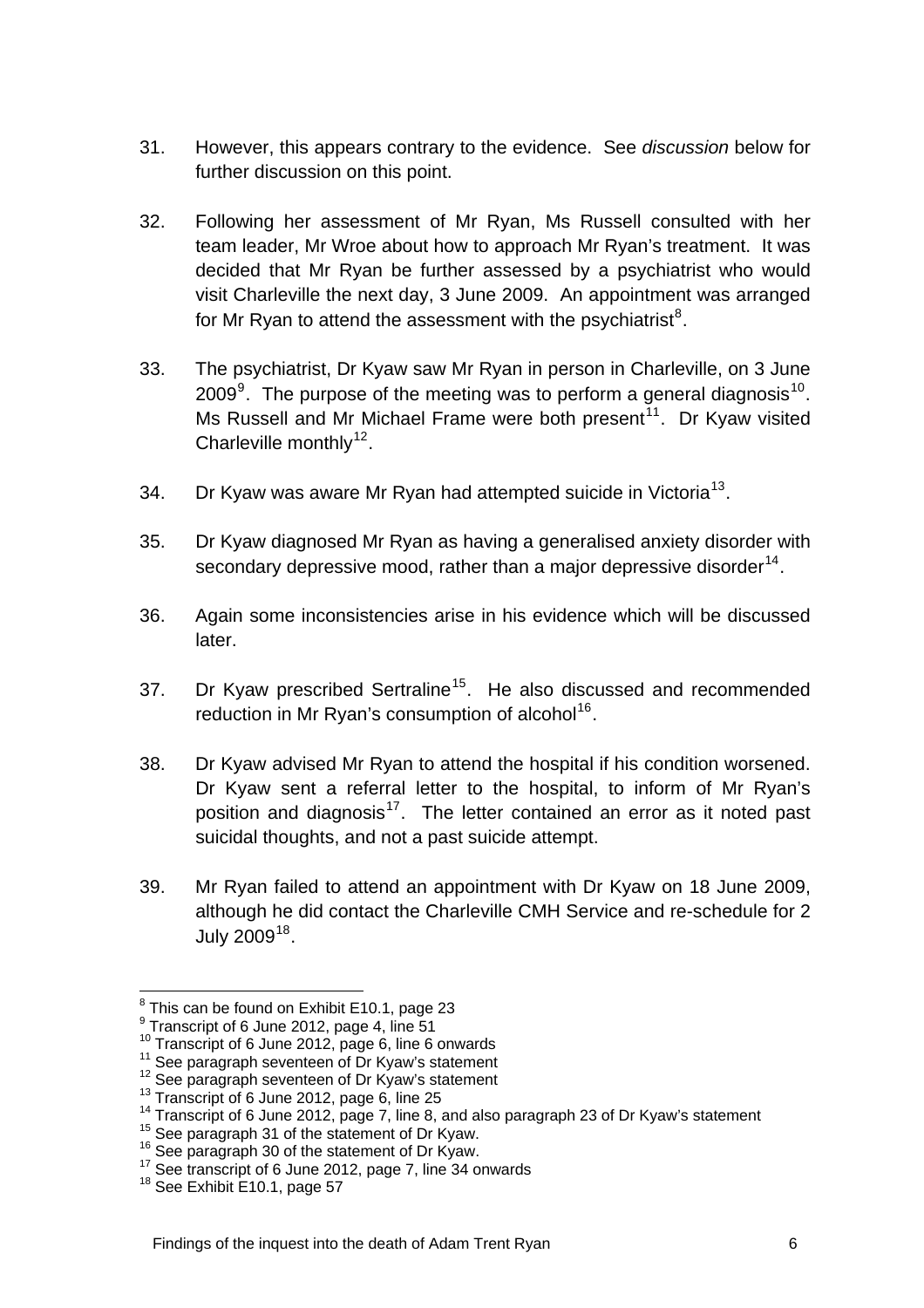Mr Ryan next met with Dr Kyaw by video link, on 2 July 2009<sup>[19](#page-6-0)</sup>.

- 41. By then, Mr Ryan had ceased taking his anti-depressants for about two weeks, and had escalated his drinking<sup>[20](#page-6-1)</sup> to perhaps fifteen to eighteen beers a day $^{21}$  $^{21}$  $^{21}$ .
- 42. Following this consultation, Dr Kyaw sent another letter to the Charleville Hospital, to arrange detoxification for Mr Ryan with observations. He also requested administering Diazepam on an as/needs basis, but no more than 30mg per day, liver function tests, trialling Avanza and referral to ATODS<sup>[22](#page-6-3)</sup>. The usual or accepted approach was for the hospital to do this referral $^{23}$  $^{23}$  $^{23}$ .

There was no mention of suicide risk in this letter<sup>[24](#page-6-5)</sup>.

44. A further appointment between Mr Ryan and Dr Kyaw was made for 8 July 2009<sup>[25](#page-6-6)</sup>. This appointment did not occur, as Mr Ryan was in hospital. The hospital did not advise Dr Kyaw or the Charleville CMH Service that Mr Ryan was in hospital<sup>[26](#page-6-7)</sup>. See below for further discussion on this point.

Dr Kyaw did not see Mr Ryan again.

- 46. On 3 July 2009, Mr Ryan presented at the Charleville Hospital, seeking help with his alcohol consumption. He saw Dr Wilke, as arranged, who took a detailed history from him including his history of substance abuse. Dr Wilke asked about the issue of self harm, and Mr Ryan denied any thoughts of self harm. Mr Ryan presented as teary and upset.
- 47. The hospital did not have access to the Charleville CMH Service files. The only contact the hospital had with the Charleville CMH Service was Dr Kyaw's letter which it has been noted did not mention past suicide attempts. The only information Dr Wilke had about this was the answer to a general question about present suicidal thoughts, which Mr Ryan denied.
- 48. Dr Wilke concurred with Dr Kyaw's assessment that detoxification was appropriate. As a bed was available, Mr Ryan was admitted to the

<span id="page-6-1"></span><span id="page-6-0"></span><sup>&</sup>lt;sup>19</sup> See transcript of 6 June 2012, page 10, line 15 onwards<br><sup>20</sup> See transcript of 6 June 2012, page 10, line 30 onwards<br><sup>21</sup> From the notes of the meeting taken by Dr Kyaw, transcribed in exhibit B22 at page 7 and 8<br><sup>22</sup>

<span id="page-6-4"></span><span id="page-6-3"></span><span id="page-6-2"></span>

<span id="page-6-5"></span>

<span id="page-6-6"></span>

<span id="page-6-7"></span>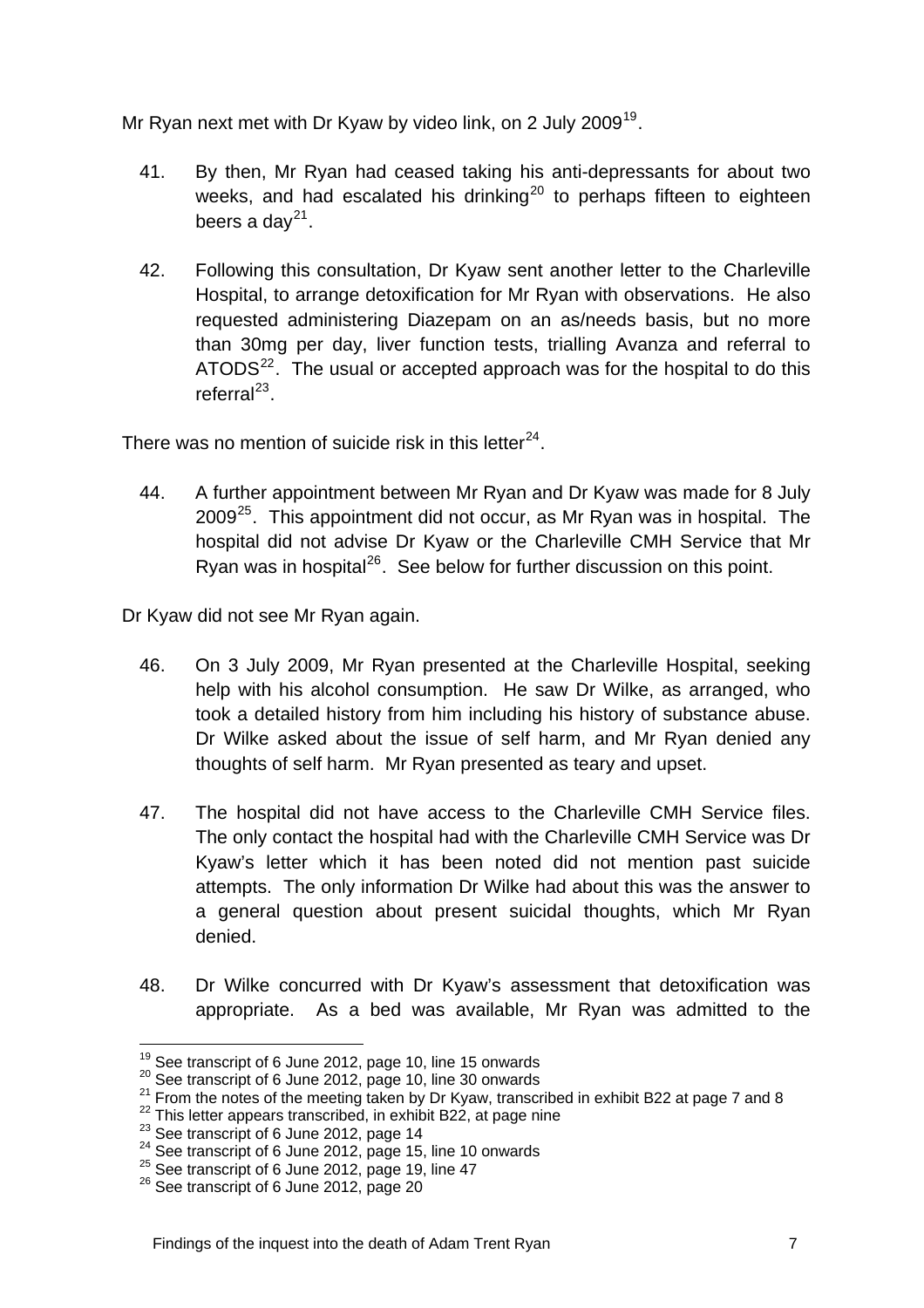hospital immediately to commence detoxification. Mr Ryan declined. He agreed to commence alcohol withdrawal in the community, with the assistance of diazepam to combat withdrawal symptoms.

- 49. Mr John Maunder, brother of Sarah Maunder, recalls being called on a day, (possibly on 7 or 8 July 2009 – but it was most likely 4 July 2009) at about 3:10am. Mr Maunder is not certain of the actual date<sup>[27](#page-7-0)</sup>. It is most likely 4 July 2009 as Ms Sarah Maunder, his sister, had told police about a suicide attempt stopped by her brother the previous Saturday, which was 4 July 2009. Mr Maunder received a call from Mr Ryan, during which Mr Ryan said he did not want to live any more, that '*they*' had taken Sarah away from him, and he abruptly ended the call by saying '*I gotta do it, I gotta go, bye*'. Mr Maunder said Mr Ryan sounded incoherent on the  $phone<sup>28</sup>$  $phone<sup>28</sup>$  $phone<sup>28</sup>$
- 50. Mr Maunder was already concerned about Mr Ryan's mental state and wellbeing, medication use, talk of suicide particularly when drunk, although with no specific plan<sup>[29](#page-7-2)</sup>), and his ongoing depression<sup>[30](#page-7-3)</sup>. Mr Ryan had told Mr Maunder about two previous suicide attempts – one by hanging, and one by cutting his neck $31$ .
- 51. Mr John Maunder immediately went to Mr Ryan arriving within eight or ten minutes of the call ending, arriving about 3:40am. He found Mr Ryan at the rear of the house, kneeling on a swivel top bar stool, placing a noose made from a cord over his head. Mr Maunder ran over. As he saw Mr Maunder approach, Mr Ryan removed the noose from around his neck. The cord was tied over a roof beam.
- 52. Mr Ryan went inside the house, followed by Mr Maunder. Mr Maunder unsuccessfully tried to call his sister, and he saw what appeared to be a suicide note on the kitchen table.
- 53. Mr Maunder tried to encourage Mr Ryan to go to Emergency at the Charleville Hospital<sup>[32](#page-7-5)</sup>, however Mr Ryan was not interested. Mr Maunder asked Mr Ryan where he would feel safe, Mr Ryan said his mother's  $place<sup>33</sup>$  $place<sup>33</sup>$  $place<sup>33</sup>$ .

<span id="page-7-0"></span> $27$  See transcript of 4 June 2012, page 114, line 10 onwards

<span id="page-7-1"></span><sup>&</sup>lt;sup>28</sup> See transcript of 4 June 2012, page 114, line 24 onwards

<span id="page-7-2"></span><sup>&</sup>lt;sup>29</sup> See the transcript of 4 June 2012, page 117, line 20

<span id="page-7-3"></span><sup>&</sup>lt;sup>30</sup> See paragraph four of Mr Maunder's statement

<span id="page-7-4"></span><sup>&</sup>lt;sup>31</sup> See transcript of 4 June 2012, page 112, line 10<br><sup>32</sup> See transcript of 4 June 2012, page 120, line 5 onwards

<span id="page-7-6"></span><span id="page-7-5"></span><sup>&</sup>lt;sup>33</sup> See transcript of 4 June 2012, page 120, line 10 onwards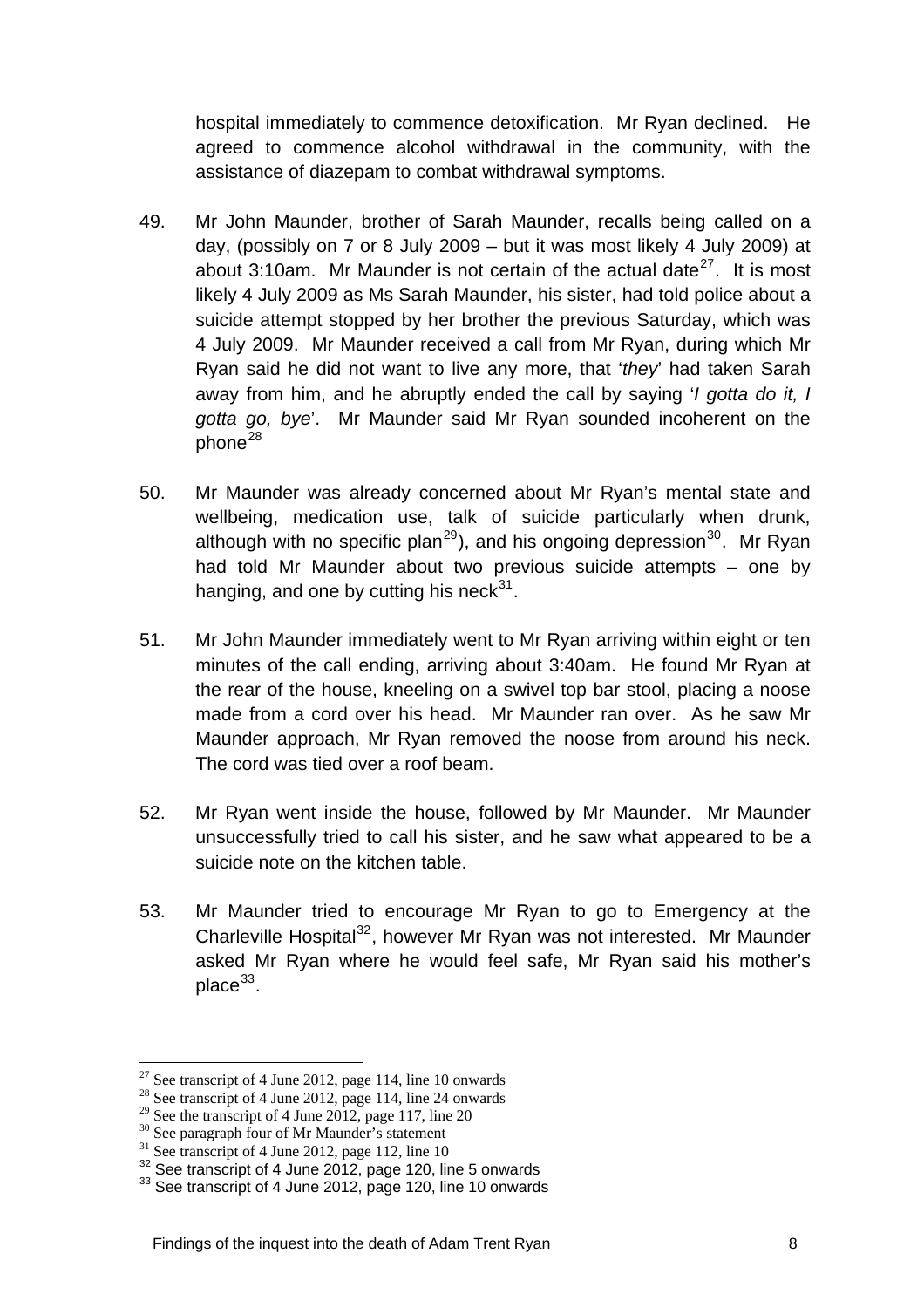- 54. Mr Maunder drove Mr Ryan to Mr Ryan's mother's home. Mr Ryan asked Mr Maunder not to talk to his mother about the suicide attempt  $34$ . Mr Maunder only told his partner and his sister about the suicide attempt.
- 55. On Monday 6 July 2009, Mr Ryan told Sarah Maunder<sup>[35](#page-8-1)</sup> that he was seeking additional Valium beyond what had been prescribed, from a person named Des Coveney, who was a friend of Ms Maunder's family.
- 56. At 11:40pm on 6 July 2009, Constable Rebecca Jordin and Senior Constable Brent Dadds were tasked by Charleville police communications to attend Mr Ryan's home at 64 Little Parry Street, Charleville, in relation to a property dispute between Mr Ryan and Sarah Maunder.

Police recorded conversations on a digital recorder.

- 58. Ms Maunder, told police she had an altercation with Mr Ryan, who had kicked her out of the premises, but her belongings were still inside. Ms Maunder informed police that Mr Ryan may have been suicidal.
- 59. Mr Ryan denied any suicidal intent, but indicated he simply wanted to sleep, and was interested in getting some more Valium from the hospital.
- 60. Mr Ryan agreed to accompany the police to the Charleville Hospital, so he could ask for some more Valium and for his welfare to be checked.
- 61. Mr Ryan was transported to the Charleville Hospital by both officers, and there spoke with Nurse Sally Gordon.
- 62. Nurse Gordon spoke with both the police and Mr Ryan. She was told that Mr Ryan had attempted suicide in the recent past (the Saturday just past), and that he was depressed but denying suicidal intent.
- 63. Nurse Gordon confirmed with Mr Ryan that he was not presently suicidal and that he just wanted to go home and sleep. Nurse Gordon contacted the on-call doctor, Doctor Garde, and obtained a telephone order for Valium, for Mr Ryan.
- 64. Nurse Gordon failed to make any note of Mr Ryan's attempted suicide in the record[36](#page-8-2) Dr Garde was not informed of it. Dr Garde feels it is *highly likely that it* [recent suicide attempt] *wasn't said* during her phone call with

 $\overline{a}$ 

<span id="page-8-1"></span><span id="page-8-0"></span><sup>&</sup>lt;sup>34</sup> See transcript of 4 June 2012, page 120, line 52<br><sup>35</sup> See paragraph 13 of the statement of Sarah Maunder<br><sup>36</sup> At exhibit E9, page seven to ten inclusive

<span id="page-8-2"></span>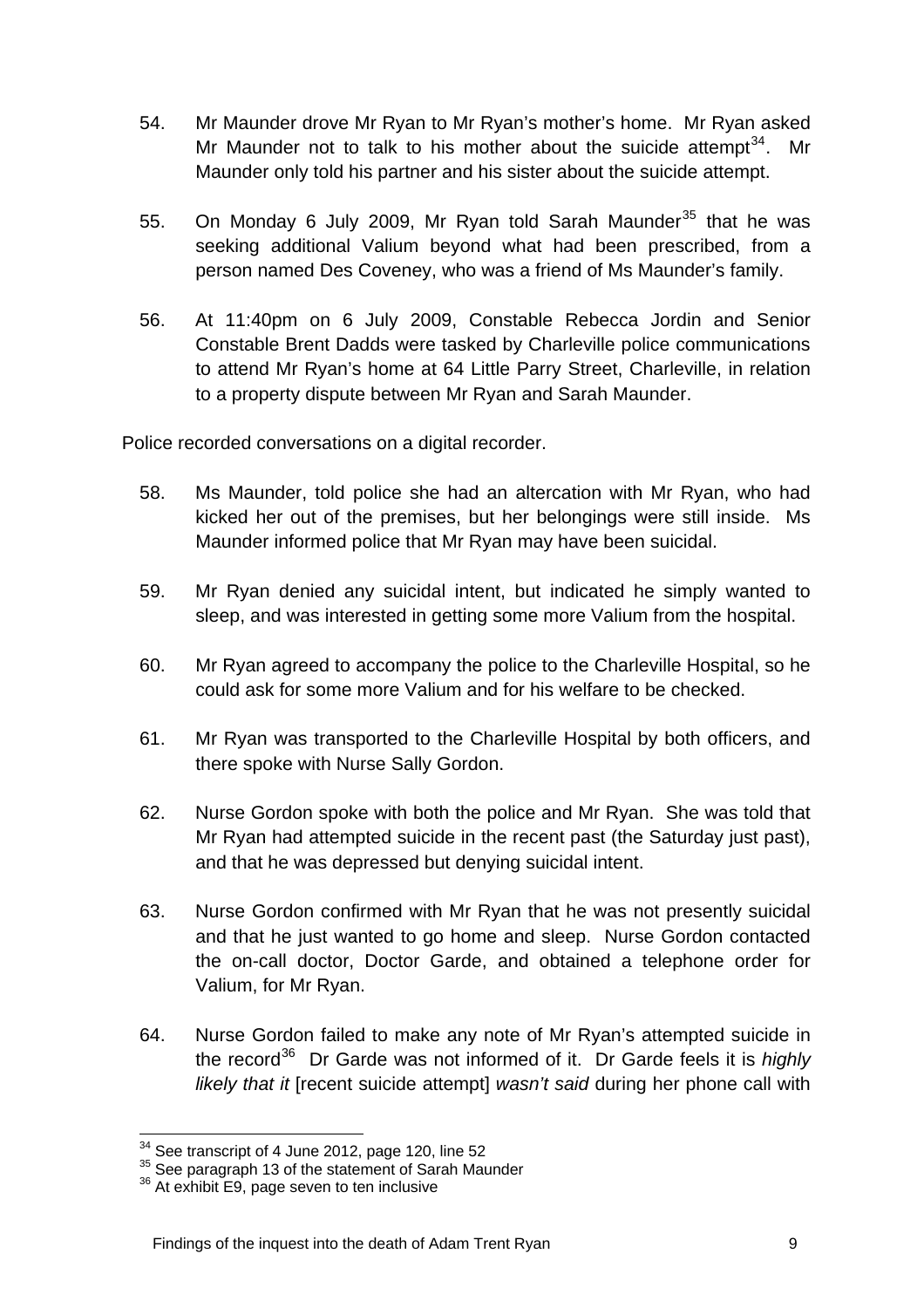Nurse Gordon<sup>[37](#page-9-0)</sup>. Dr Garde would likely have come in to the hospital and done her own assessment $^{38}$  $^{38}$  $^{38}$ .

- 65. Mr Ryan presented at the Charleville CMH Service on 7 July 2009, at about 11am, appearing intoxicated (*still drunk, rambling*). He may have gone to the hospital for some extra Valium that day<sup>[39](#page-9-2)</sup>.
- 66. It is noted Dr Daglish opines in his report<sup>[40](#page-9-3)</sup> that Mr Ryan might have appeared still intoxicated on the morning of 7 July 2009 because it was illadvised to give him additional Valium, in the circumstances, on the late evening of the night before and he may have been still affected.
- 67. On or about 7 July 2009<sup>[41](#page-9-4)</sup> Ms Stevie-Jo Bennett, a friend of Mr Ryan, was with Mr Ryan at Mr Ryan's home in Little Parry Street, Charleville, in the afternoon or early evening. Ms Bennett observed him to be wrapping an electrical cord around a roof beam, in a manner suggestive of a suicide attempt. She interrupted what he was doing, and when confronted, Mr Ryan said he wasn't doing anything<sup>[42](#page-9-5)</sup>. This event was in the context of a fight with Mr Ryan's girlfriend, and Mr Ryan having consumed alcohol<sup>[43](#page-9-6)</sup>.
- 68. Shortly after the above event, Mr Ryan sequestered himself in the bathroom in an apparent second attempt at suicide by overdosing on various pills. Again, he was interrupted by Ms Bennett, who confirms that Mr Ryan was acting very strange, whether because of intoxication, the effects of pills or some other reason $44$ .
- 69. Ms Bennett also found what appears to have been a suicide note in Mr Ryan's house<sup>[45](#page-9-8)</sup>. Ms Naomi Stanley and a friend, Rosaleigh drove Mr Ryan to his mother's home. Ms Cuthers recalls that on the previous Tuesday (i.e. 7 July 2009) Ms Stanley and another girl, bringing Mr Ryan over to her house<sup>[46](#page-9-9)</sup>. Ms Stanley talked about the suicide attempt by Mr Ryan, and Ms Cuthers took pills from Mr Ryan, threw them in the garden, and calmed her son down. Ms Stanley and the other girl took Mr Ryan home, and said they would stay with him.

<span id="page-9-0"></span><sup>&</sup>lt;sup>37</sup> See transcript of 7 June 2012, page 107, line 51

<span id="page-9-2"></span>

<span id="page-9-4"></span><span id="page-9-3"></span>

<span id="page-9-1"></span><sup>&</sup>lt;sup>38</sup> See transcript of 7 June 2012, page 108, line 47 – evidence of Dr Garde<br><sup>39</sup> See Exhibit C1 (report of Dr Daglish), page two<br><sup>40</sup> Exhibit C1, page 4 towards the bottom<br><sup>41</sup> Note the evidence of Ms Bennett at the tran

<span id="page-9-6"></span>

<span id="page-9-7"></span>

<span id="page-9-9"></span><span id="page-9-8"></span>

<span id="page-9-5"></span><sup>&</sup>lt;sup>42</sup> See paragraph nine of Ms Bennett's statement<br><sup>43</sup> See paragraph six of Ms Bennett's statement<br><sup>44</sup> See paragraph eleven of Ms Bennett's statement<br><sup>45</sup> See paragraph twelve of the statement of Ms Bennett<br><sup>46</sup> See stat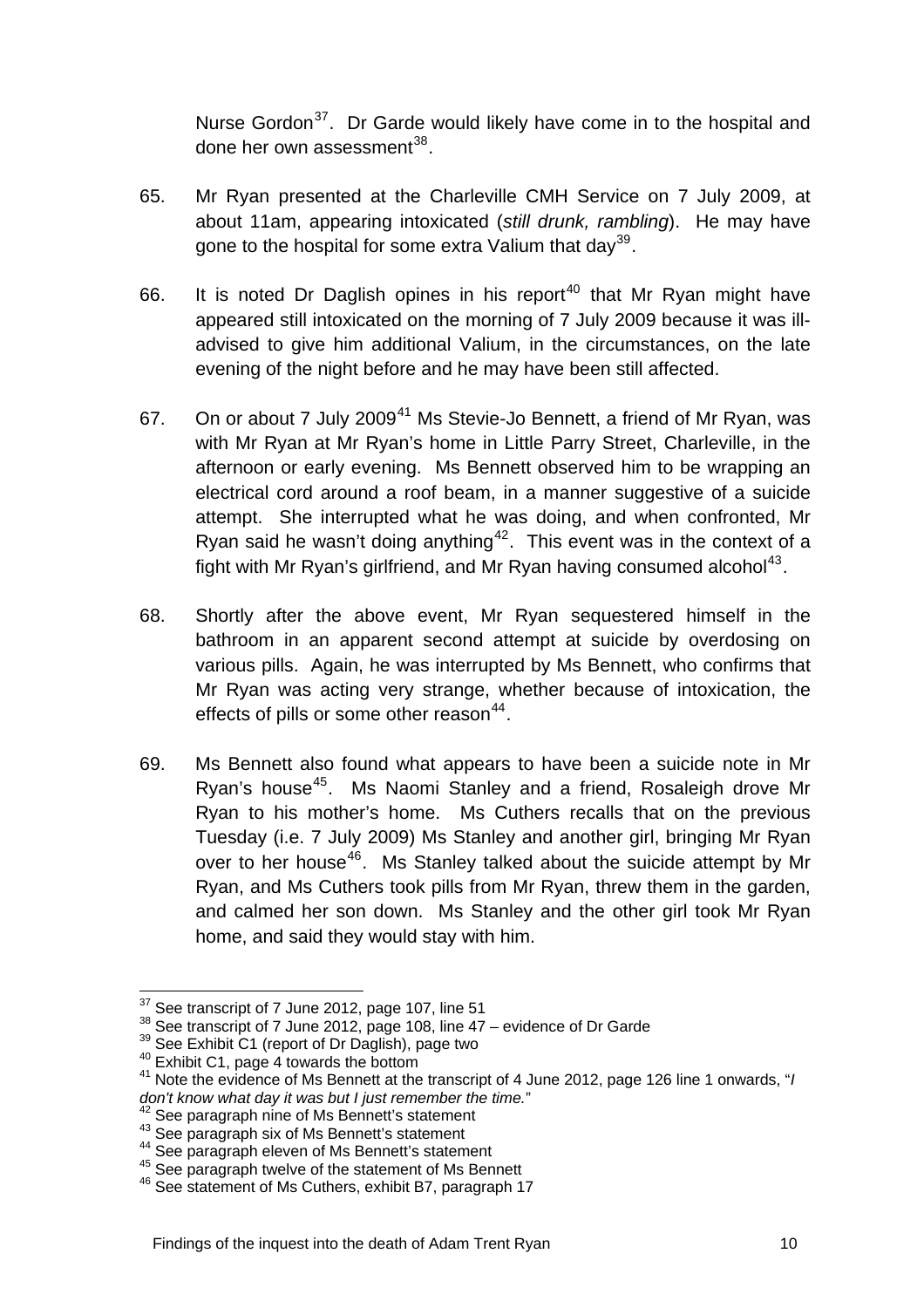- 70. Ms Stanley took Mr Ryan home, but Mr Ryan wanted to go out drinking and Ms Stanley wouldn't allow it, so Mr Ryan ended up spending the night at Ms Stanley's home so she could look after him. Ms Stanley drove Mr Ryan home the next morning.
- 71. Ms Bennett recalls that she did not tell anyone about the two attempts at suicide, or the finding of the suicide note until after Mr Ryan's death<sup>[47](#page-10-0)</sup>.
- 72. Mr Ryan had a scheduled appointment at the Charleville CMH Service on 8 July 2009. Ms Russell of that service tried to call Mr Ryan at 9am and 9:10am, but could not get through. Dr Kyaw was in Charleville at this point seeing patients, and could have seen Mr Ryan had Mr Ryan been present to be seen.
- 73. Mr Ryan attended the Charleville Hospital on 8 July 2009, by turning up unannounced to Dr Wilke's consulting room, between consultations. Mr Ryan indicated he had been abstinent from alcohol for about forty-eight hours, and had relapsed on the weekend (that is, on 4 and 5 July 2009).
- 74. Dr Wilke arranged for Mr Ryan's immediate admission to hospital. Mr Ryan's admission appears to have been at  $10:30$ am<sup>[48](#page-10-1)</sup>. The notes from the admitting nurse, Ms Nunn, indicate she told the Charleville CMH Service that Mr Ryan was in the hospital, and the entry in which she records this has a time of 10:30am. Ms Nunn does not record whom at the Charleville CMH Service she advised of Mr Ryan's admission, but simply the fact of that advice.
- 75. The first entry indicating positive contact with Mr Ryan for 8 July 2009 in the Charleville CMH Service records is 12:40am, when Ms Russell was able to reach Mr Ryan on his phone, and Mr Ryan indicated he was in hospital. Dr Kyaw had either left or was leaving at this point, because on 8 July 2009, Dr Kyaw left before lunch time<sup>[49](#page-10-2)</sup>. Nothing in the Charleville CMH Service record indicates receiving a call from the hospital (or from Ms Nunn) advising that Mr Ryan had been admitted.
- 76. Mr Wroe opines that the responsibility for this failure to link Mr Ryan and Dr Kyaw is that of Ms Russell, as the treating clinician, although with some responsibility to Mr Wroe in his position as team leader<sup>[50](#page-10-3)</sup>. Mr Wroe

<span id="page-10-1"></span><span id="page-10-0"></span><sup>&</sup>lt;sup>47</sup> See transcript of 4 June 2012, page 128, line 46<br><sup>48</sup> See Exhibit E9, page 111 – Admission Form, and also Exhibit E9, page 116 – Progress Notes from nurse Tonya Nunn, indicating 10:30am admission<br><sup>49</sup> See transcript of 6 June 2012 (evidence of Dr Kyaw), page 20, line 24

<span id="page-10-2"></span>

<span id="page-10-3"></span> $50$  See transcript of 7 June 2012, page 14, line 57 onwards – the reference to "Mrs Whistle" is clearly a reference to Ms Russell, judging from line 16 on page 15 of the transcript of 7 June 2012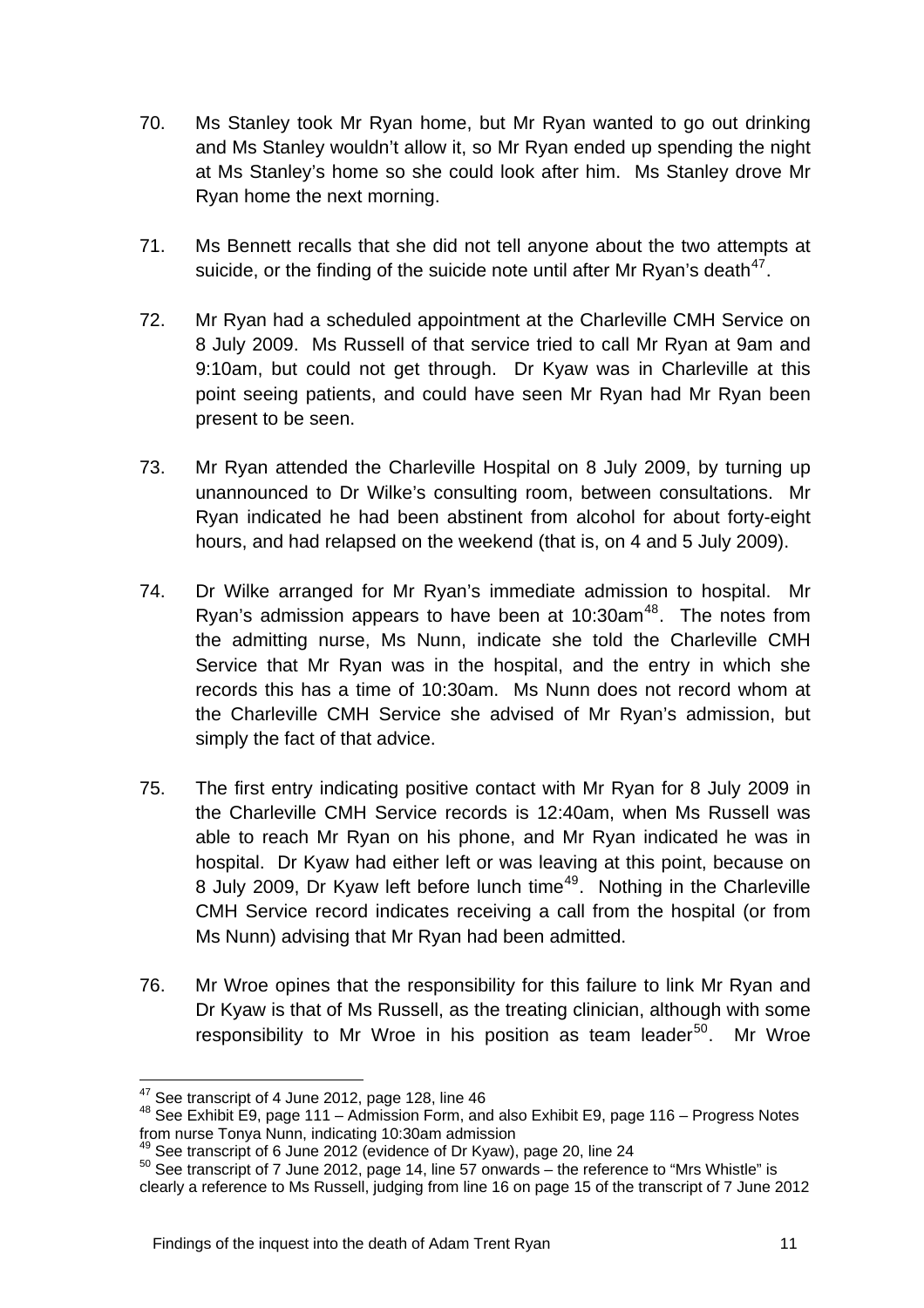disagreed with the proposition that contact with the hospital fell to the team leader<sup>[51](#page-11-0)</sup>, which was the position of Ms Russell.

- 77. Charleville CMH Service team leader Ian Wroe attended upon Mr Ryan at the hospital at 3:50pm, following on from concerns raised in the 12:40 phone call with Ms Russell about Mr Ryan's physical state.
- 78. Whilst in hospital, Dr Wilke prescribed diazepam for Mr Ryan. He was careful to restrict the amount of diazepam available to Mr Ryan, as a result of Mr Ryan's substance abuse history. The restriction was to give Mr Ryan each dose individually for his use, rather than to give him a whole day's medication in one setting<sup>[52](#page-11-1)</sup>. This was based on a concern about Mr Ryan's history of substance abuse $53$ .
- 79. Mr Ryan spent most of the afternoon of 8 July 2009 in his room. He was observed by Nurse Juliet Mattizanhau<sup>[54](#page-11-3)</sup>.
- 80. Mr Ryan was reviewed by Dr Wilke on 9 July 2009<sup>[55](#page-11-4)</sup>, and appeared free of withdrawal symptoms and no psychosis or reports of suicidal intent. Mr Ryan was doing well enough that he was flagged as a possibility for being discharged twenty-four hours later<sup>[56](#page-11-5)</sup>.
- 81. Mr Eamon Edwards recalls<sup>[57](#page-11-6)</sup> seeing Mr Ryan at shortly after 11am on Thursday 9 July 2009. Mr Edwards attempted a sixteen-page ATODS assessment, and determined that Mr Ryan's cognitive faculties were not up to this kind of recall or reasoning, and he presented with shakes and walked in a slow shuffle when travelling outside his hospital room. Mr Ryan's state was so bad that Mr Edwards arranged a further appointment for 13 July 2009 to attempt the assessment then.
- 82. Mr Edwards was contacted on 10 July 2009 by Dr Wilke, when Mr Ryan's discharge was discussed. Mr Edwards recalls that he had concerns about whether Mr Ryan was ready<sup>[58](#page-11-7)</sup>, and gained the impression that Mr Ryan was going to be discharged by Dr Wilke regardless of what Mr Edwards thought. Dr Wilke recalls this conversation centred around ATODS

<span id="page-11-2"></span><span id="page-11-1"></span>

<span id="page-11-0"></span><sup>&</sup>lt;sup>51</sup> See transcript of 7 June 2012, page 15, line 40<br>  $52$  See transcript of 7 June 2012, page 67, line 47 onwards<br>  $53$  See transcript of 7 June 2012, page 68, line 35, although it was also the approach of the hospital to dispense medication in this way, it appears<br><sup>54</sup> See note at Exhibit E9, page 117

<span id="page-11-4"></span><span id="page-11-3"></span> $55$  See note at Exhibit E9, page 117 and also  $56$  See statement of Dr Wilke, Exhibit B44, page 3  $57$  Exhibits B13 and B13.1

<span id="page-11-5"></span>

<span id="page-11-7"></span><span id="page-11-6"></span><sup>58</sup> Dr Wilke does not recall this – see transcript of 7 June 2012, page 76, line 56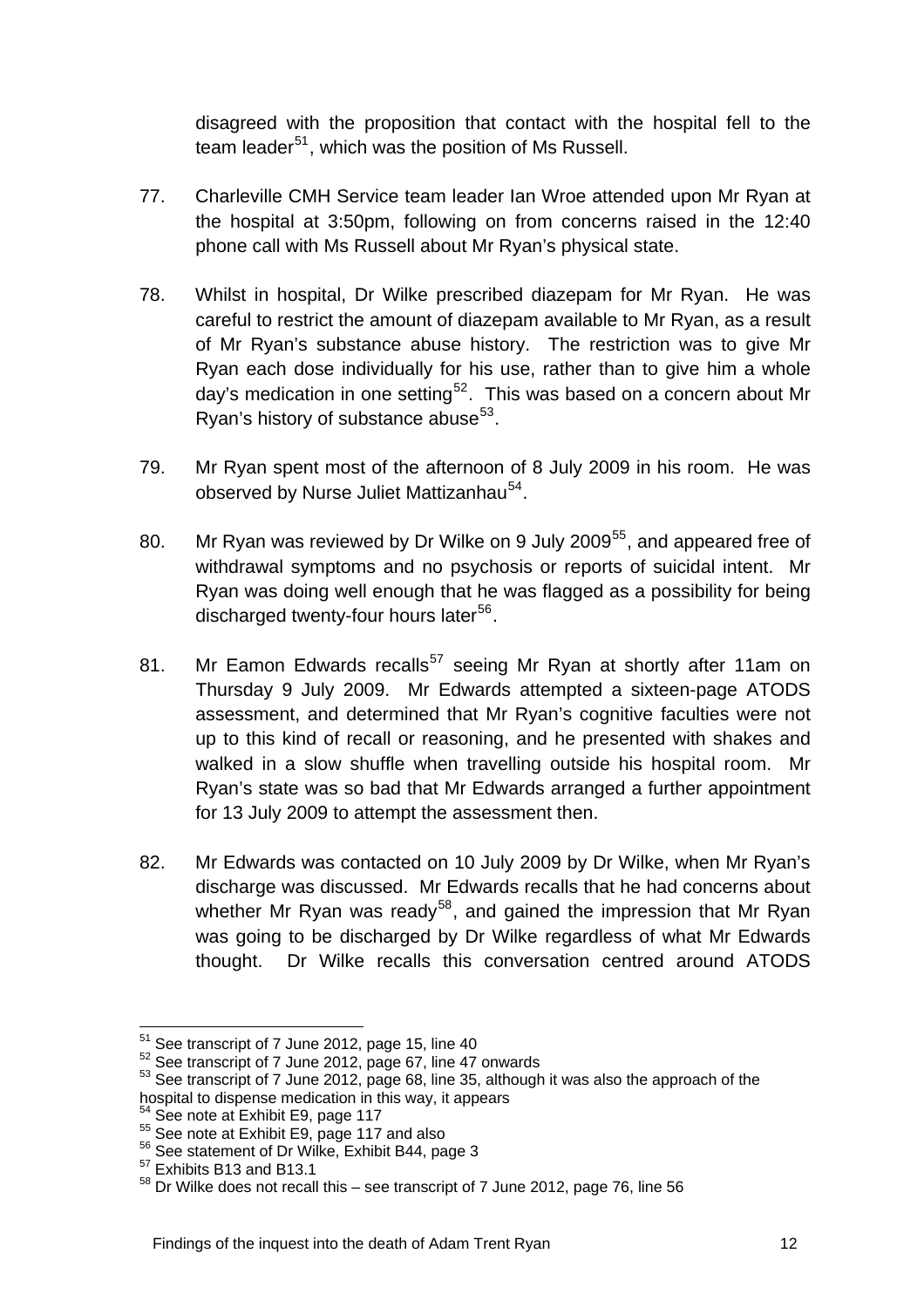continuing to support Mr Ryan should he be discharged, and Dr Wilke receiving assurances that ATODS would continue this support.

- 83. Mr Wroe reviewed Mr Ryan again on 10 July 2009, and discussed community support following discharge.
- 84. Student Nurse, Marie Duncan-Beechey recalls that inappropriate comments were made about Mr Ryan during his treatment at the hospital by nursing staff<sup>[59](#page-12-0)</sup>, to the effect he was a drug user and an alcoholic<sup>[60](#page-12-1)</sup>. She found these to be unprofessional. She also recalls that Mr Ryan was miserable and not feeling well on 10 July 2009<sup>[61](#page-12-2)</sup>.
- 85. Ms Duncan –Beechey also recalls that Nurse Christine Johnson reacted with inappropriate aggression to a reasonable request from Mr Ryan, including speaking with a raised tone and slamming down a folder in exasperation. Ms Johnson denies this suggestion  $62$ .
- 86. At 10:45am on 11 July 2009, Mr Ryan was reviewed by the doctor who was now on shift – Dr Regina Garde. Dr Garde discharged Mr Ryan into his mother's care, and gave Mr Ryan a script for medication. In reviewing Mr Ryan, Dr Garde records that Mr Ryan denied any ideas of self harm or suicide<sup>[63](#page-12-4)</sup> and reviewed his progress (now a zero, as in no problems) on the Alcohol Withdrawal Scale. The question about self harm was a standard question Dr Garde asked<sup>[64](#page-12-5)</sup> rather than a response to a particular concern or note on the file. Mr Ryan presented as positive about his future, happy and having slept well.
- 87. Dr Garde did not read back through Mr Ryan's file, as she was essentially reviewing Mr Ryan to decide if he was fit for discharge<sup>[65](#page-12-6)</sup>. Her assessment of Mr Ryan took something like ten to fifteen minutes<sup>[66](#page-12-7)</sup>.
- 88. Nurse Christine Johnson was present for this discussion with Mr Ryan. She recalls that during Dr Garde's discussion with Mr Ryan with a view to Mr Ryan being discharged, there was no discussion about Mr Ryan's current symptoms or how he was feeling, there was no discussion about suicidal thoughts, and Ms Johnson could not remember any discussion

<span id="page-12-1"></span><span id="page-12-0"></span><sup>&</sup>lt;sup>59</sup> See transcript of 5 June 2012, page 99, line 18<br><sup>60</sup> See transcript of 5 June 2012, page 99, line 9 and also at page 109, line 41<br><sup>61</sup> See transcript of 5 June 2012, page 102, line 50<br><sup>62</sup> See transcript of 6 June 20

<span id="page-12-3"></span><span id="page-12-2"></span>

<span id="page-12-4"></span>

<span id="page-12-5"></span>

<span id="page-12-6"></span>

<span id="page-12-7"></span>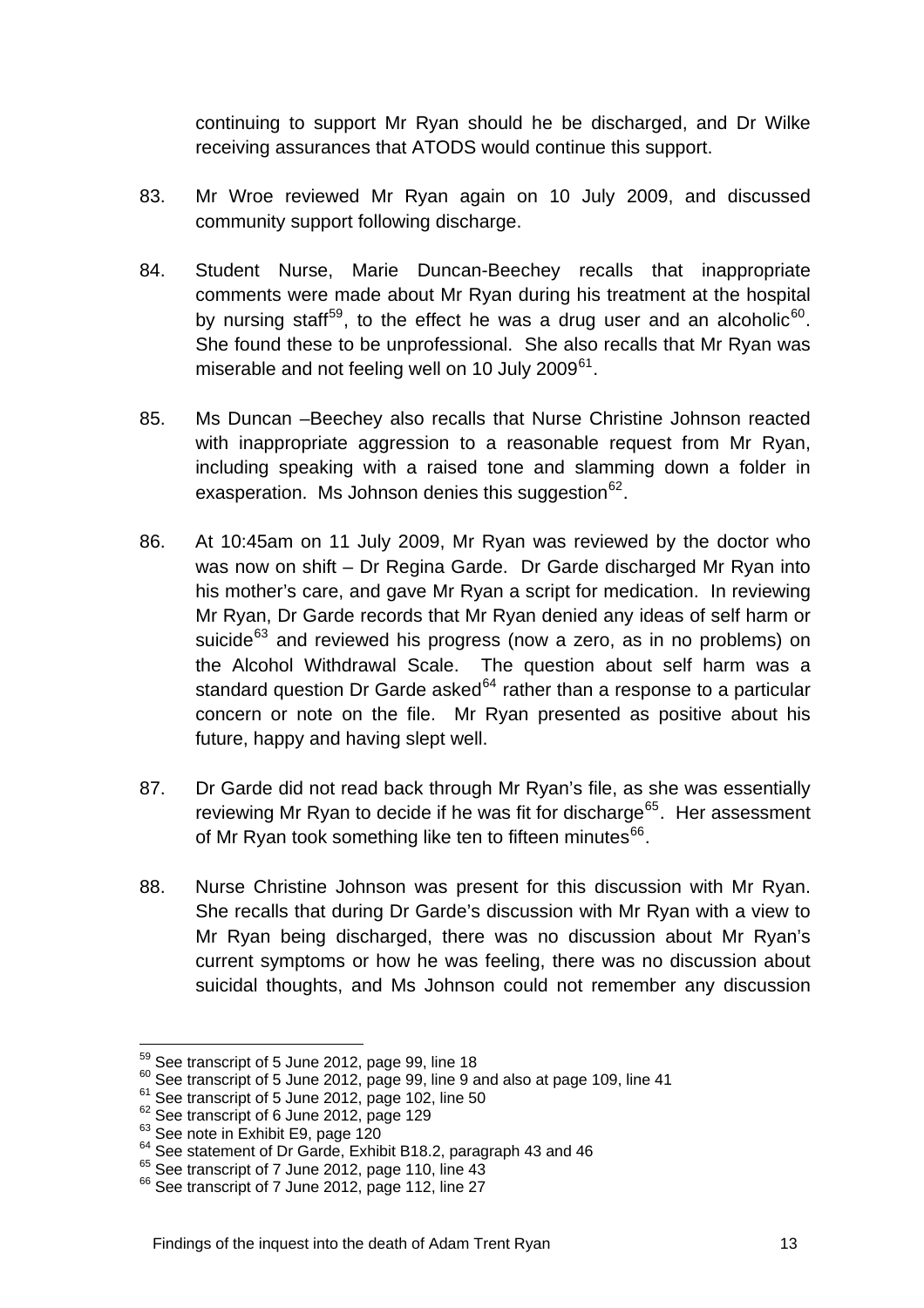about how Mr Ryan's detox was going<sup>[67](#page-13-0)</sup>. The discussion took only a few minutes<sup>[68](#page-13-1)</sup>, and essentially involved Dr Garde telling Mr Ryan that he could go home and providing him a script for medications, and telling him he could come back at any time $69$ .

- 89. Mr Ryan's condition was consistent with it being appropriate for him to be discharged. It also appears that the length of his stay in hospital is consistent with that generally expected in his position $70$ .
- 90. Dr Garde gave Mr Ryan a script for Acomprostate (a medication to assist with alcohol cravings), Avanza (an anti-depressant), Thiamine (a vitamin) and thrice-daily 10mg doses of Diazepam. These medications were continued by Dr Garde, in the sense that she saw that Mr Ryan had been prescribed them in the past and continued to prescribe them<sup>[71](#page-13-4)</sup>.
- 91. Dr Garde's order as to diazepam allowed Mr Ryan to have a packet of fifty tablets, as she did not restrict the amount available to him<sup>[72](#page-13-5)</sup>.
- 92. Mr Ryan was released into the care of his mother, Ms Cuthers, who had come up to the hospital after getting a phone call from Mr Ryan<sup>[73](#page-13-6)</sup>. Mr Ryan appeared fine, and said he was going to the shop to buy some cigarettes[74](#page-13-7). Mr Ryan did not return, and Ms Cuthers became concerned after about half an hour.
- 93. Ms Cuthers called Mr Ryan on his mobile phone, and when he answered he sounded incoherent. Ms Cuthers told Mr Ryan to get home immediately.
- 94. A short time later Mr Ryan arrived at Ms Cuther's home, driven by Mr Shawn Murphy. Mr Ryan got out of the car, went inside the house and collapsed in his room. Ms Cuthers called emergency services and also the hospital for assistance.
- 95. The phone call made to the hospital by Ms Cuthers was answered by Nurse Tonya Nunn. Ms Cuthers said words to the effect of *what fucking idiot let him out? He has gone straight back to where he was. What was*

<span id="page-13-2"></span>

<span id="page-13-3"></span>

<span id="page-13-4"></span>

<span id="page-13-5"></span>

<span id="page-13-7"></span><span id="page-13-6"></span>

<span id="page-13-1"></span><span id="page-13-0"></span><sup>&</sup>lt;sup>67</sup> See transcript of 6 June 2012, page 110<br>
<sup>68</sup> See transcript of 6 June 2012, page 110, line 11<br>
<sup>69</sup> See transcript of 6 June 2012, page 110, line 24<br>
<sup>70</sup> See transcript of 17 August 2012, page 7 and 8<br>
<sup>71</sup> See tra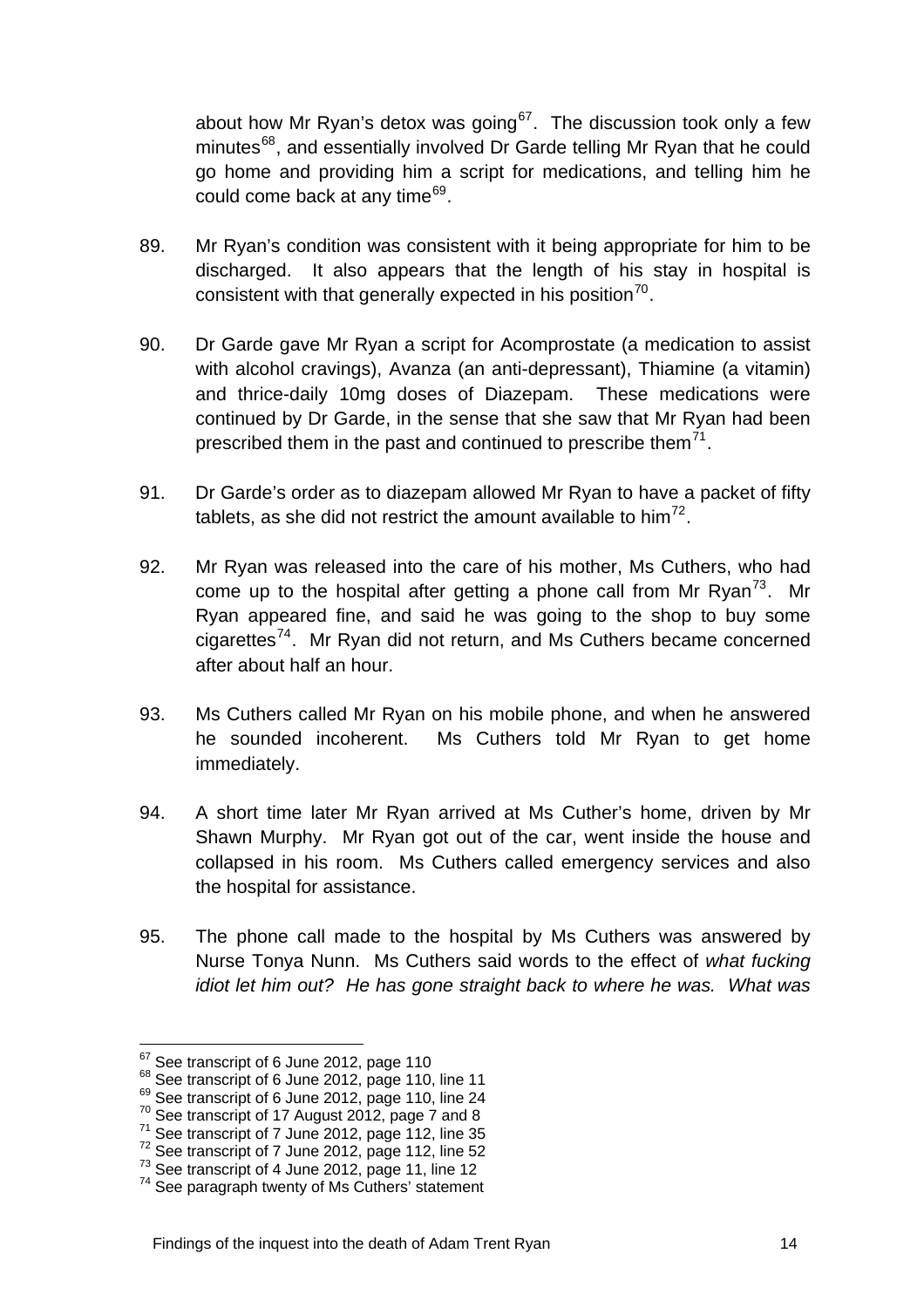*the point, he wasn't ready to come out*<sup>[75](#page-14-0)</sup>. Ms Cuthers was told to bring Mr Ryan back to the hospital if she was worried about him. Ms Cuthers replied *of course I'm worried about him, he can't speak properly, he's just collapsed on the bedroom floor*. [76](#page-14-1) Dr Garde was notified about this call, and said that Ms Cuthers should bring Mr Ryan back to the hospital if she had concerns $^{77}$  $^{77}$  $^{77}$ .

- 96. Whilst Ms Cuthers was on the phone, Mr Ryan got back into Mr Murphy's car. Ms Cuthers said she would call the police, and Mr Murphy drove off with Mr Ryan. Ms Cuthers called the police, and notified the ambulance that showed up a short time later.
- 97. Mr Murphy discouraged Mr Ryan from further drinking. Mr Murphy's recollection is not good<sup>[78](#page-14-3)</sup>.
- 98. Ms Stanley commenced searching for Mr Ryan. Mr Ryan was so intoxicated he could hardly sit up in his seat<sup>[79](#page-14-4)</sup> and couldn't even put a Mars Bar in his mouth.
- 99. At 1:30pm Ms Stanley arrived at Ms Cuthers' house with Mr Ryan. Mr Ryan was clearly completely intoxicated. Ms Cuthers immediately took Mr Ryan to the Charleville Hospital.
- 100. Mr Ryan arrived at the hospital in the afternoon of 11 July 2009.
- 101. Mr Ryan's re-presentation at hospital drunk does not necessarily mean his detoxification was a failure – he had relapsed, as is common. $80$
- 102. Mr Ryan was placed in the same room he had previously had by Nurse Tonya Nunn<sup>[81](#page-14-6)</sup>. Ms Cuthers gave Ms Nunn all of Mr Ryan's medication<sup>[82](#page-14-7)</sup>. Ms Cuthers told Ms Nunn that she thought Mr Ryan was trying to kill himself<sup>[83](#page-14-8)</sup>. Ms Cuthers went home, got Mr Ryan some clothes and a tooth brush, and came back and put it by Mr Ryan's bed at about 2:30pm. At this point, Ms Nunn told Ms Cuthers *to get a treatment order from the Courthouse, and that mental health don't work weekends so there's no*

<span id="page-14-0"></span><sup>&</sup>lt;sup>75</sup> See transcript of 4 June 2012, page 13, line 25

<span id="page-14-3"></span><span id="page-14-2"></span>

<span id="page-14-1"></span> $^{76}$  See transcript of 4 June 2012, page 13, line 29<br> $^{77}$  See transcript of 7 June 2012, page 115, line 45<br> $^{77}$  See, for example, the entirety of pages 164 and 165 of the transcript of 5 June 2012, and also Mr Murphy's admission to having not a great memory of these events at line 28 onwards, page 167, transcript of 5 June 2012<br><sup>79</sup> See statement of Naomi Stanley, Exhibit B41, paragraph 26

<span id="page-14-6"></span><span id="page-14-5"></span><span id="page-14-4"></span><sup>&</sup>lt;sup>80</sup> See transcript of 21 August 2012, page 9<br>
<sup>81</sup> See statement of Robyn Cuthers, Exhibit B7, paragraph 26<br>
<sup>82</sup> See transcript of 4 June 2012, page 16, line 44<br>
<sup>83</sup> See statement of Robyn Cuthers, Exhibit B7, paragrap

<span id="page-14-7"></span>

<span id="page-14-8"></span>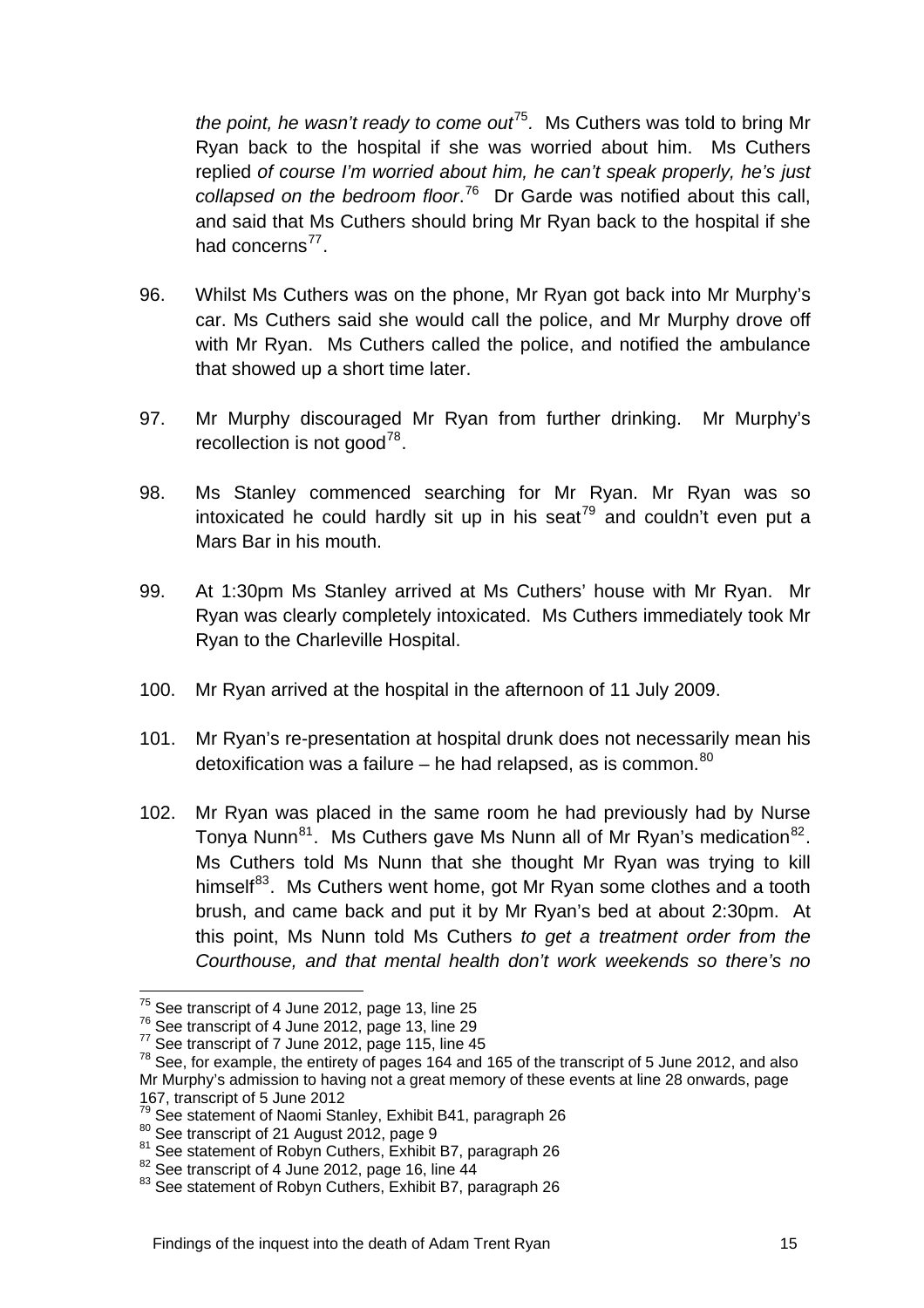*point in calling them*. Ms Cuthers left Mr Ryan at the hospital at about 3pm, thinking he was staying there and getting assistance.

- 103. Dr Garde was still doing rounds at this stage, and was notified by a nurse that Mr Ryan had returned to hospital. Dr Garde was told that it looked like Mr Ryan had *had a few drinks*, but wasn't told anything that gave her a concern which would mean she should stop what she was doing and see Mr Ryan immediately $^{84}$  $^{84}$  $^{84}$ .
- 104. Dr Garde was told by the nurses at handover, which is between 2:30pm and 3:00pm, that Mr Ryan could not be located in the hospital<sup>[85](#page-15-1)</sup>. Dr Garde told the nurse to ring Mr Ryan's mother. Dr Garde was informed that the number was disconnected, and Dr Garde said to keep trying. She cannot recall which nurse she spoke with<sup>[86](#page-15-2)</sup>. Dr Garde also recalled in her oral evidence that she asked around whether anyone had any familial or community connection with Mr Ryan, to locate him that way, although she recalled this for the very first time in her oral evidence $87$ .
- 105. Nurse Sibusisiwe Dube recalls being the nurse who found Mr Ryan absent from his room at about the time of rounds, and notifying Dr Garde of this at about 5pm<sup>[88](#page-15-4)</sup>. What she did was to tell the other nurses who were on shift with her, being Michael Frame, Dianne Dowrick and Shirley Sampson<sup>[89](#page-15-5)</sup>. Ms Dube checked the toilets, the smoking area and other areas upstairs in the hospital for Mr Ryan, but did not look downstairs in the hospital $90$ . She looked around upstairs twice<sup>[91](#page-15-7)</sup>. Mr Ryan was Ms Dube's patient and thus her responsibility<sup>[92](#page-15-8)</sup> and this is why she did the searching herself rather than seek assistance. Ms Dube raised the fact that Mr Ryan was missing with Dr Garde, and Dr Garde suggested she call Mr Ryan's mother.
- 106. Ms Dube claims to have tried calling the phone numbers listed for next-ofkin (being Ms Cuthers) on the medical file, and found they were disconnected. Her recollection is that she called both the landline and the mobile number for Ms Cuthers, and called each number twice, and each time she got the message indicating the numbers were disconnected $93$ .

<span id="page-15-0"></span><sup>84</sup> See transcript of 7 June 2012, page 116, line 10

<span id="page-15-2"></span><span id="page-15-1"></span><sup>&</sup>lt;sup>85</sup> See transcript of 7 June 2012, page 116, line 30  $\frac{86}{5}$  See transcript of 7 June 2012, page 118  $\frac{87}{5}$  See statement in Exhibit B11  $\frac{89}{5}$  See transcript of 6 June 2012, page 70, line 35

<span id="page-15-3"></span>

<span id="page-15-4"></span>

<span id="page-15-7"></span>

<span id="page-15-9"></span><span id="page-15-8"></span>

<span id="page-15-6"></span><span id="page-15-5"></span><sup>&</sup>lt;sup>90</sup> See transcript of 6 June 2012, page 71, line 18<br><sup>91</sup> See transcript of 6 June 2012, page 71, line 34<br><sup>92</sup> See transcript of 6 June 2012, page 71, line 42<br><sup>93</sup> See transcript of 6 June 2012, page 73 and 74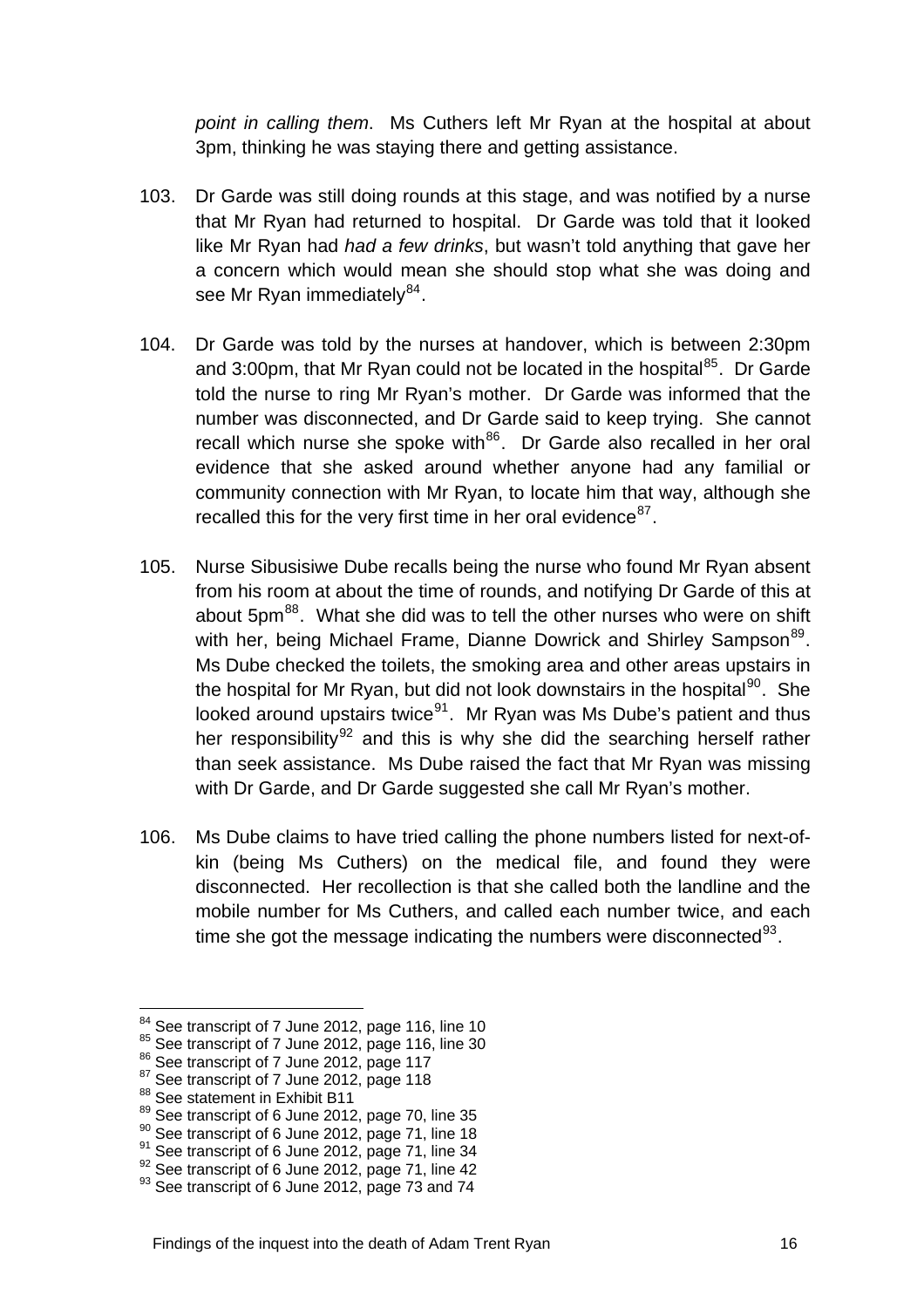- 107. Ms Cuthers has had the same landline number for about ten years. During that time, her number has never been disconnected<sup>[94](#page-16-0)</sup>. Her mobile number was working as at July 2009<sup>[95](#page-16-1)</sup>. She never received any call from the hospital on her mobile number, although she did receive a phone call from the hospital on her landline number earlier in the day, from Nurse Tonia Nunn in relation to medication.
- 108. The first time the phone number for Mr Ryan's next-of-kin, Ms Cuthers, is mentioned on Mr Ryan's medical file is page 4 of Exhibit E9. This has an incorrect number, which is crossed out, and then the correct number written in with stars around it. It is not clear when this correction was made. There is no mobile phone number listed there for Ms Cuthers.
- 109. The next mention of a phone number for Ms Cuthers in Exhibit E9 is page 29, and again it is the wrong number (not corrected this time) and no mobile number is listed. The next mention of a phone number for Ms Cuthers in Exhibit E9 is page 95, with this number also being wrong, and no mobile phone listed. The same error occurs on page 111, page 132, page 150, and page 154. Nowhere in the medical record is there Ms Cuthers' mobile number and Ms Cuthers has never received a call from the hospital on her mobile phone.
- 110. If Ms Dube did try to call Ms Cuthers, then what Ms Dube must have done is looked at one of the other (incorrect) entries on the file, dialled that number, received a 'disconnected' message, hung up, dialled the same number again, received the same message again, and given up.
- 111. Nurse Marie Duncan-Beechey was of the view that the attitude towards Mr Ryan going missing amongst the other nurses was characterised by a lack of concern<sup>[96](#page-16-2)</sup>.
- 112. Ms Bennett attended Mr Ryan's home at 6:30pm on 11 July 2009, having heard that Mr Ryan was out of hospital. She saw Mr Ryan at a table in his kitchen, looking very tired and hardly able to speak. Mr Ryan was slow and could hardly walk. They got him water and put him in his bed<sup>[97](#page-16-3)</sup>. Ms Stanley also recalls much the same<sup>[98](#page-16-4)</sup>.

<span id="page-16-2"></span><span id="page-16-1"></span>

<span id="page-16-0"></span><sup>&</sup>lt;sup>94</sup> See transcript of 4 June 2012, page 18<br><sup>95</sup> See transcript of 4 June 2012, page 18, line 32<br><sup>96</sup> See page two of the report of Ms Duncan-Beechey, Exhibit B12.1, and also transcript of 5 June 2012, page 103, line 58 onwards<br><sup>97</sup> See paragraph fifteen of the statement of Ms Bennett

<span id="page-16-4"></span><span id="page-16-3"></span><sup>98</sup> See paragraph thirty-two of the statement of Ms Stanley, Exhibit B41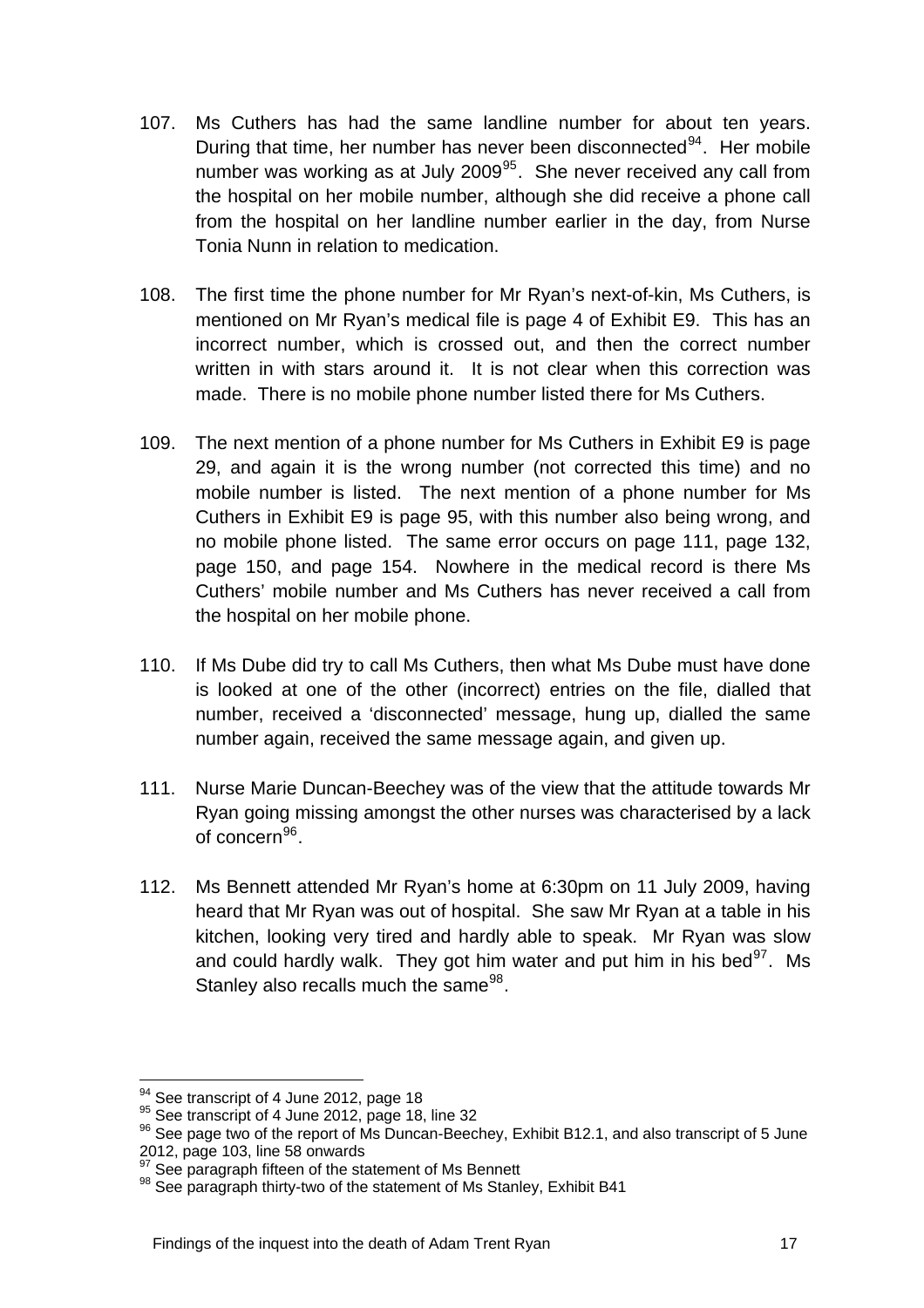- 113. Ms Stanley advised Ms Cuthers that Mr Ryan was at his home and out of hospital $99$ .
- 114. Ms Ryan appears to have spent the night of 11 July 2009 at his home.
- 115. At about 7:30am on the morning of Sunday 12 July 2009, Mr Ryan arrived back at the hospital and spoke with nurses at the nurses' station<sup>[100](#page-17-1)</sup>. The nurses present were Britto Chimbunde, Irene Pennell (the senior nurse present), Thami Sikwebu, Michael Frame, Tonya Nunn and Marie Duncan-Beechey.
- 116. Mr Ryan was observed to be apparently not affected by any intoxicating substance, spoke clearly and appeared normal.
- 117. An attempt was made by the nurses to convince Mr Ryan to remain to see a doctor, but Mr Ryan politely refused. He was seeking his property, which included the substantial amount of medication that he had been admitted with on 11 July 2009. Ultimately he was given this medication, along with his other property, and he left the hospital.
- 118. The recollection of Marie Duncan-Beechey of this meeting differs from the recollection of most of the other nurses. Ms Duncan-Beechey was present at the Charleville Hospital as a student nurse, thus she did not have the same connection to the hospital the other nurses did.
- 119. He took his medication, his property and left.
- 120. Irene Pennell, in her police interview<sup>[101](#page-17-2)</sup>, does recall Mr Ryan thanking the staff for their treatment of him, and doing so several times. She also recalled Mr Ryan saying he had hurt his mother or upset her $102$ . Ms Pennell suggested in Court that Ms Duncan-Beechey talked about Mr Ryan being euphoric before he died, consistent with a pending suicide, after the hospital learned he had died, and Ms Pennell was annoyed that Ms Duncan-Beechey had not mentioned this earlier<sup>[103](#page-17-4)</sup>.
- 121. At 8:25am on Sunday 12 July 2009, Ms Tracey Jaeger was advised by Mr Ross Phillott to call the police, because Mr Phillott's friend was hanging in his house. The police were called, and Mr Phillott cut Mr Ryan down from

<span id="page-17-0"></span><sup>99</sup> See paragraph thirty-three of the statement of Ms Stanley, Exhibit B41

<span id="page-17-1"></span> $\frac{100}{101}$  Note that photographs of the nurses' station can be found in Exhibit G4  $\frac{101}{101}$  Exhibit B34, page 6, near the bottom of the page

<span id="page-17-2"></span>

<span id="page-17-4"></span><span id="page-17-3"></span> $102$  Exhibit B34, page 12, near the bottom of the page  $103$  See transcript of 6 June 2012, page 146, line 38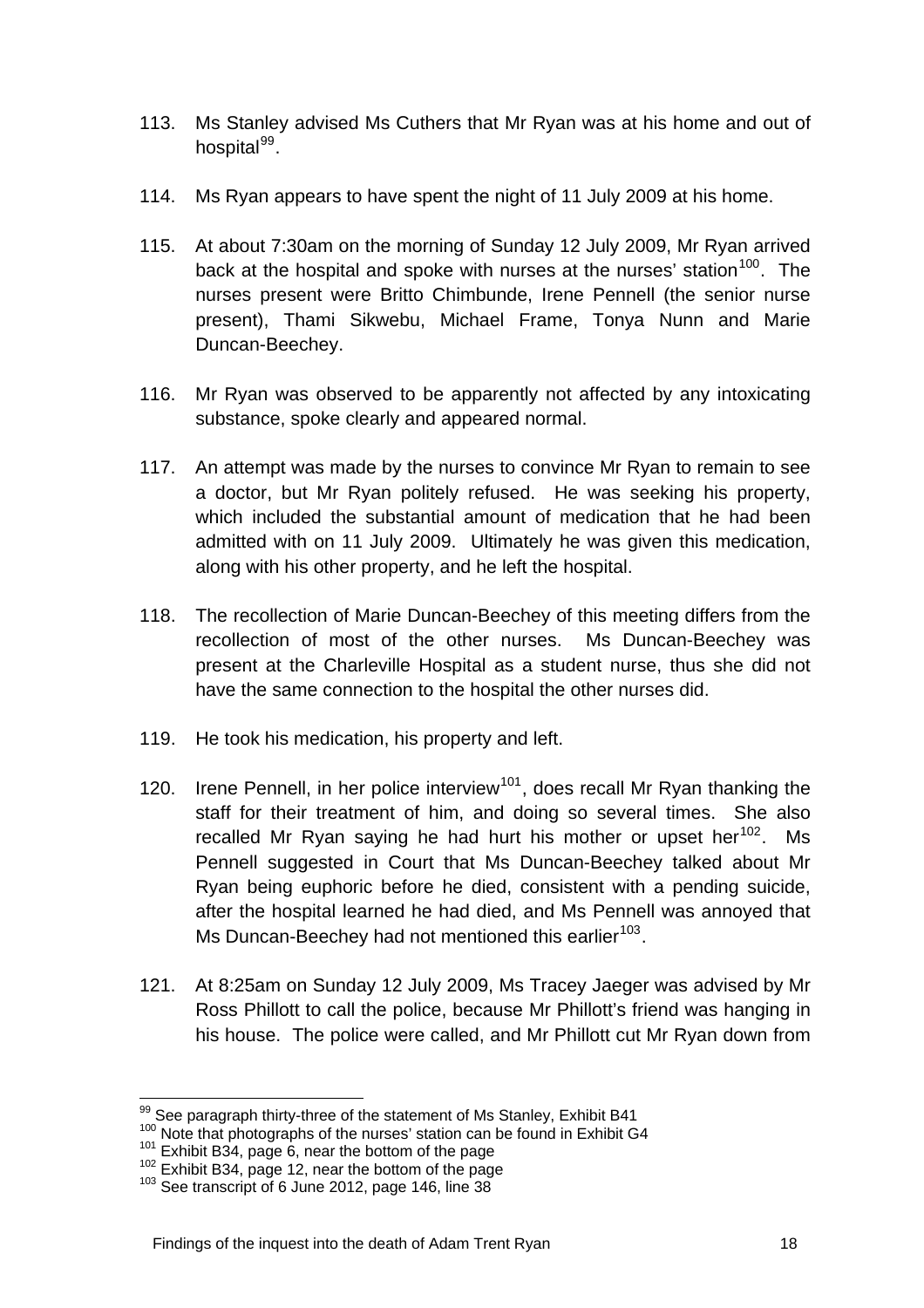where he was hanging and commenced CPR until the police and ambulance service attended.

- 122. Mr Ryan was located by police deceased; with part of the belt he had hung himself with next to him, and the other part approximately 2.21 metres off the ground, attached by nails to a rafter.
- 123. Medication was seized by police from inside the home. A check of the deceased's phone indicated he had tried to call Remi McKellar at 8:03am, but the call had not been answered.
- 124. A suicide note was located. It appears in full in exhibit G9, in photographs 53 to 55.
- 125. Investigating police conducted forensic and other testing, and the matter was reported to the coroner. The investigating officer obtained and executed a Coroner's search warrant to obtain medical records from the Charleville Hospital, and the Charleville Community Mental Health Service.

# **Events subsequent to death**

- 126. Ms Dowrick suggested that staff ensure the presentation earlier that day was properly recorded on the file<sup>[104](#page-18-0)</sup>.
- 127. Ms Pennell was called back from home, having finished her shift, to go into the hospital to *write in the notes*.
- 128. Ms Dowrick recalls *someone* asked how we make further entries on the patient record, and Ms Dowrick indicated they should write *in retrospect*[105](#page-18-1). Ms Dowrick confirms that it is not common practice for nurses to be called in to write up notes.
- 129. Tonia Nunn recalls that *it was said* that the notes in relation to Mr Ryan's presentation were deficient, and they needed to be put in. Ms Nunn also recalls that *it* was said that *it has to be written in order of what you did so if it came to Court that they could see what was done[106](#page-18-2)*. Clearly the notes were contemplated as being intended for judicial or investigative proceedings.

<span id="page-18-0"></span><sup>&</sup>lt;sup>104</sup> See transcript of 6 June 2012, page 56, line 5 onwards<br><sup>105</sup> See Exhibit B10, page 25<br><sup>106</sup> See transcript of 5 June 2012, page 45, line 14

<span id="page-18-1"></span>

<span id="page-18-2"></span>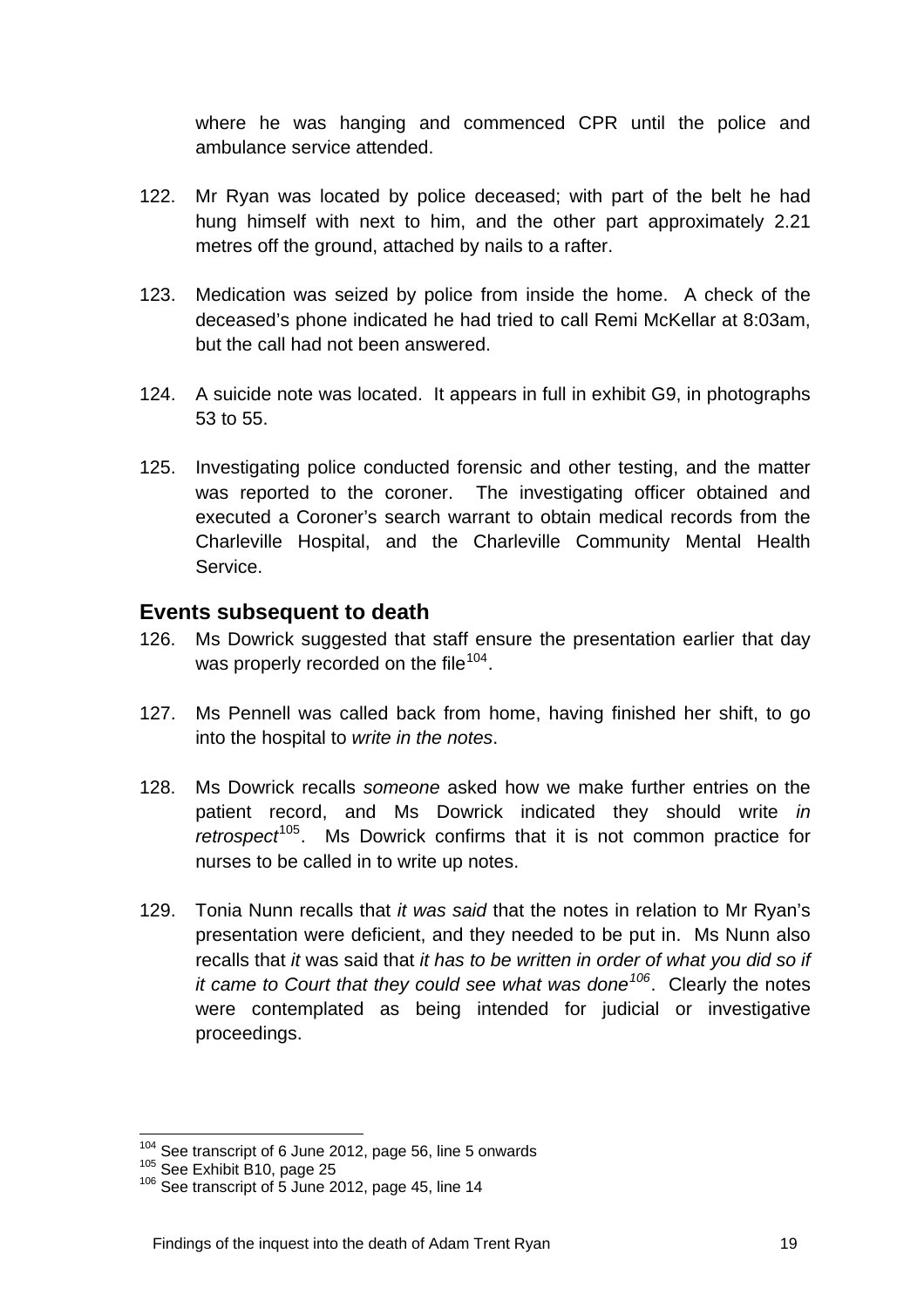- 130. Ms Nunn recalls calling another nurse, Christine Johnson, to come back in to the hospital and to write notes in Mr Ryan's file<sup>[107](#page-19-0)</sup>. Ms Nunn also recalls that Sib Dube was called in, but cannot recall who called her.<sup>[108](#page-19-1)</sup>
- 131. Ms Nunn wrote her entry on a new page, without adding *in retrospect* or anything similar as she claims to have not heard of that before<sup>[109](#page-19-2)</sup>. She claims she only wrote her bit, and then others wrote on the same page but she didn't see what happened to the page after that  $110$ . She did not destroy any pages of any notes, nor did she see anyone else destroying any pages of notes $^{111}$  $^{111}$  $^{111}$ .
- 132. Christine Johnson recalls that around 11am on Sunday 12 July 2009, she received a phone call from Tonya Nunn indicating Mr Ryan had committed suicide<sup>[112](#page-19-5)</sup>. Ms Nunn was upset, and Ms Johnson became upset. Ms Johnson went into the hospital, arriving at about 11:30am.
- 133. Ms Johnson recalls that upon her arrival at the hospital, there was only discussion about rewriting notes. Ms Nunn was likely already rewriting hers<sup>[113](#page-19-6)</sup>. The discussion about the notes was that the notes needed to be made *clearer* or something to that effect<sup>[114](#page-19-7)</sup>. She wrote in the notes also because she was *follow[ing] on from the others[115](#page-19-8)* and could not assist with why her entry, consisting of only two lines, needed to be re-written at all $116$ .
- 134. Ms Johnson wrote her entry in the notes after the notes of Ms Nunn. She did not use any indication that the notes were retrospective, such as *addit*  or anything similar<sup>[117](#page-19-10)</sup>. Ms Johnson knew that putting some indication that the notes were being written retrospectively was required as she is and was a very experienced nurse, but didn't do it because she was emotionally distraught<sup>[118](#page-19-11)</sup>. Sib Dube took the page Ms Johnson had written on after she had finished writing on it. Ms Johnson never looked at the page again, and left the hospital without discussing it with anyone, to drive Ms Dube home<sup>[119](#page-19-12)</sup>.

<span id="page-19-0"></span><sup>&</sup>lt;sup>107</sup> See transcript of 5 June 2012, page 46

<span id="page-19-1"></span>

<span id="page-19-2"></span>

<span id="page-19-3"></span>

<span id="page-19-4"></span>

<span id="page-19-5"></span>

<span id="page-19-6"></span>

<span id="page-19-7"></span>

<span id="page-19-8"></span>

<span id="page-19-9"></span>

<span id="page-19-10"></span>

<sup>&</sup>lt;sup>107</sup> See transcript of 5 June 2012, page 46<br><sup>108</sup> See transcript of 5 June 2012, page 46, line 42<br><sup>109</sup> See transcript of 5 June 2012, page 47<br><sup>110</sup> See transcript of 5 June 2012, page 47, line 47 onwards<br><sup>111</sup> See trans

<span id="page-19-12"></span><span id="page-19-11"></span>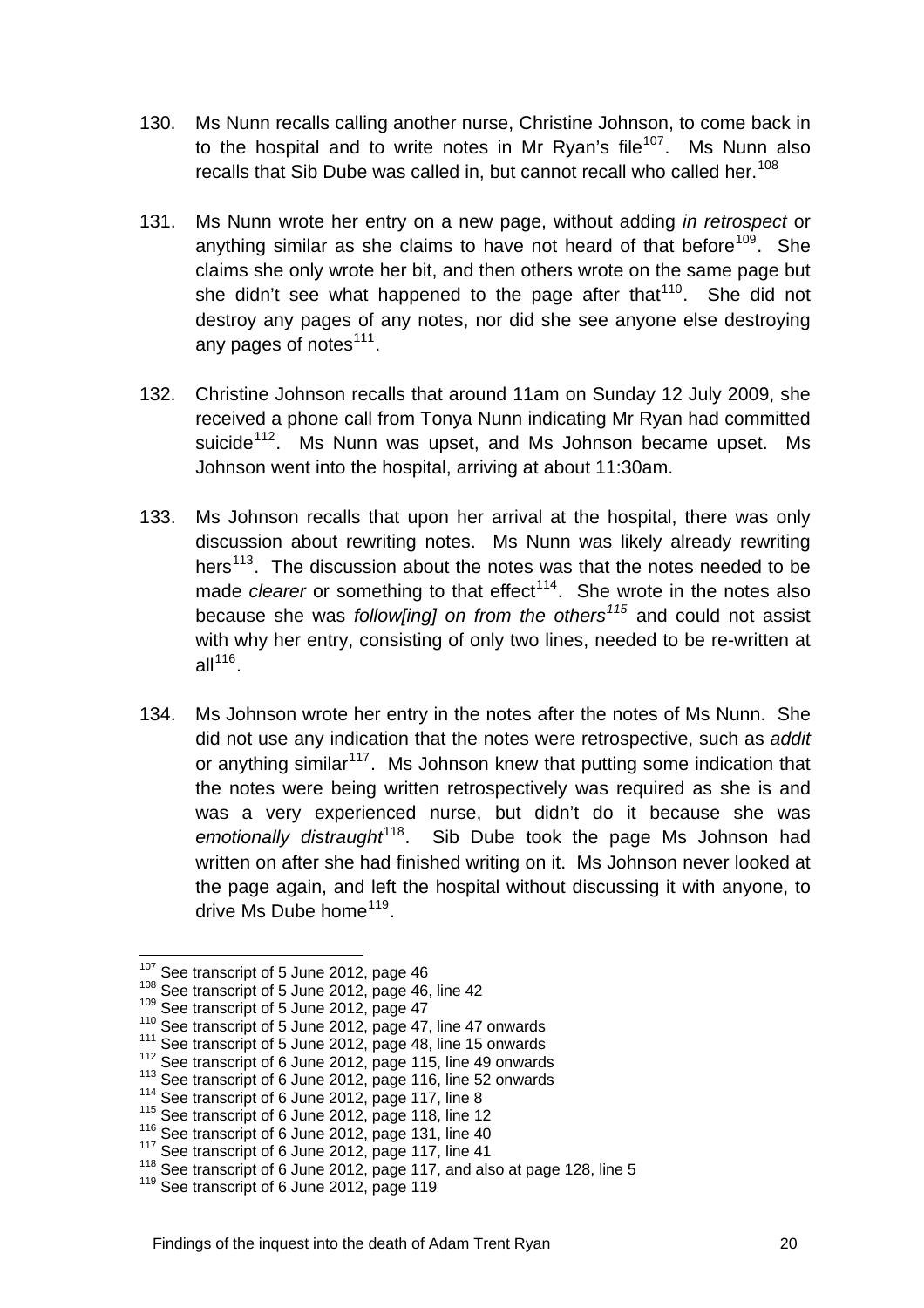- 135. Ms Dube received a phone call from fellow nurse Edith Sikwebu, telling Ms Dube to attend the hospital as notes needed to be written in relation to phone calls that Ms Dube had made to Mr Rvan's mother<sup>[120](#page-20-0)</sup>. Ms Dube was told that Ms Pennell was already at the hospital writing notes.
- 136. Ms Dube's evidence is that she went into the hospital. She saw that Ms Pennell, Ms Nunn and Ms Sikwebu were present. Ms Pennell wrote some notes, and Ms Pennell had written *addit* next to her notes. Ms Pennell spoke to Ms Dube about the fact that Mr Ryan had presented at hospital that morning and appeared well, and then Ms Dube wrote an entry in relation to attempts to call Mr Ryan's mother<sup>[121](#page-20-1)</sup>. She did not speak to anyone about writing the notes, she just wrote them. She also wrote *in retrospect*<sup>[122](#page-20-2)</sup>.
- 137. Ms Ollis came and collected the notes, took them away and then they came back. Then someone, Ms Dube cannot recall who, suggested that the notes were a little messy, and that they should be put into chronological order. Ms Dube claims this was not her idea<sup>[123](#page-20-3)</sup>. Irene Pennell and Tonya Nunn were present for this discussion<sup>[124](#page-20-4)</sup>. What then followed was each of Tonya Nunn, Christine Johnson, Irene Pennell and Ms Dube writing entries into a new sheet of paper, and that was what went into the file.
- 138. When she wrote notes out the second time, Ms Dube did not use the words *in retrospect* because she didn't think of it<sup>[125](#page-20-5)</sup>. She maintained that she did not think of it despite the fact she was copying, word for word, her previous entry which did include the words *in retrospect*, and she was also aware that she should put *in retrospect* in the notes as that is required<sup>[126](#page-20-6)</sup>.
- 139. At this stage the husband of a patient presented at the nurses' station, and Ms Dube went away to attend to his needs. She did not see where the notes she had written went, and did not see what happened to the medical file after that. She did not destroy any pages of the medical file, nor did she see any pages of the medical file being destroved<sup>[127](#page-20-7)</sup>. Ms Dube did nothing at all when she learned that the page she had originally written (with retrospect on it) was not on the medical file – she did not go and ask

<span id="page-20-0"></span><sup>&</sup>lt;sup>120</sup> See transcript of 6 June 2012, page 76, line 42

<span id="page-20-2"></span>

<span id="page-20-3"></span>

<span id="page-20-1"></span><sup>&</sup>lt;sup>121</sup> See transcript of 6 June 2012, page 79 and 80<br><sup>122</sup> See transcript of 6 June 2012, page 80, line 10<br><sup>123</sup> See transcript of 6 June 2012, page 81, line 58<br><sup>124</sup> See transcript of 6 June 2012, page 82, line 20 onwards

<span id="page-20-5"></span><span id="page-20-4"></span>

<span id="page-20-6"></span>

<span id="page-20-7"></span>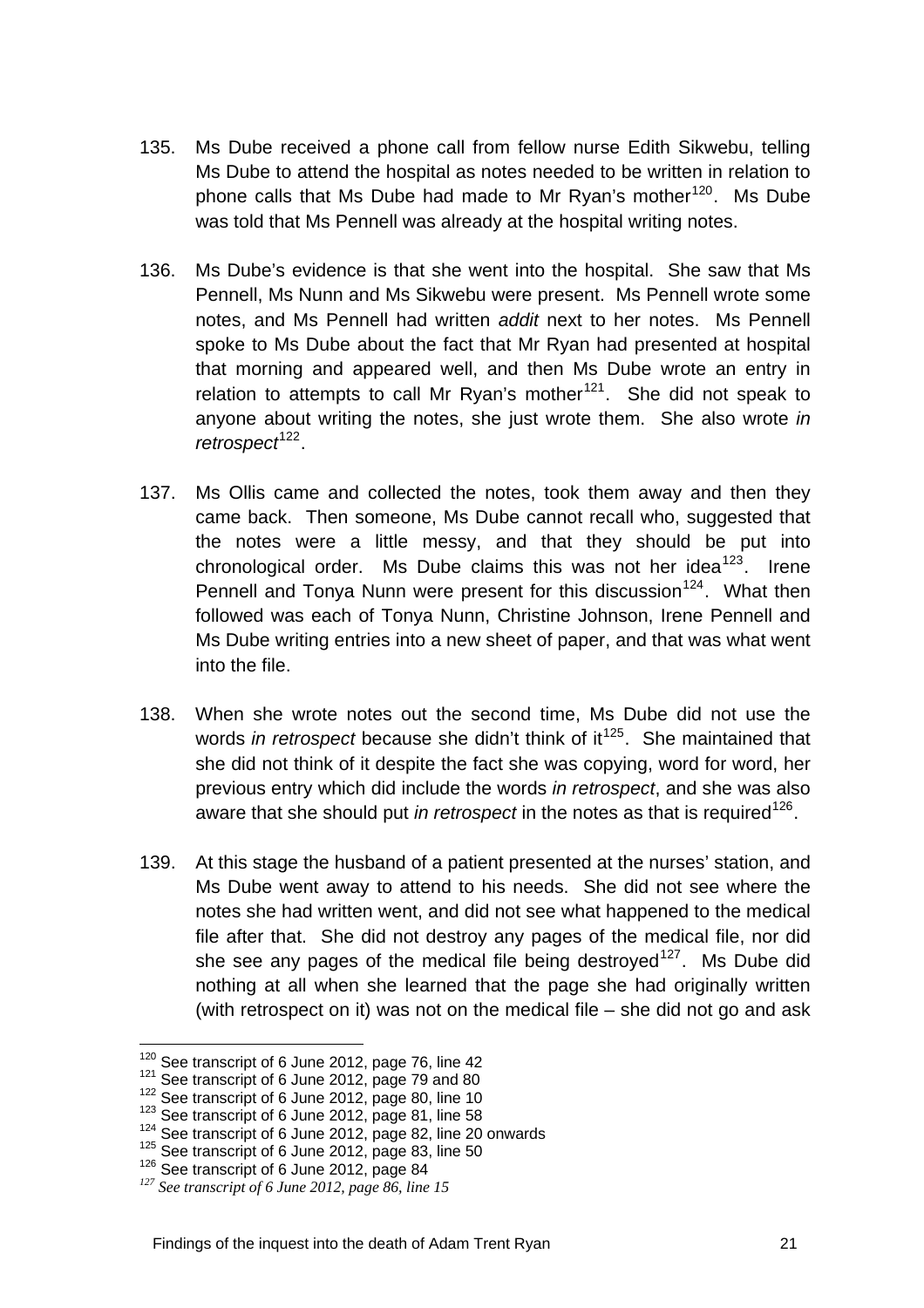Ms Pennell or Ms Nunn what had happened to it<sup>[128](#page-21-0)</sup> despite being *shocked* that it wasn't there.

- 140. Ms Pennell recalls that when she arrived at the nurses' station, Ms Katrina Ollis was present and told all staff not to talk to the police<sup>[129](#page-21-1)</sup>. Ms Dowrick also told Ms Pennell upon Ms Pennell's arrival at the hospital that the medical notes were needed for the police<sup>[130](#page-21-2)</sup>. There was general discussion about what had happened, and what could have been done to prevent it. The conclusion was that there was nothing that could have been done.
- 141. Ms Nunn then wrote a *retrospective* entry after Ms Pennell's, with more detail. Ms Dube wrote a retrospective note under Ms Nunn's as well<sup>[131](#page-21-3)</sup>. Katrina Ollis entered the room at some stage, and was asked what the word you use to indicate a later entry in a medical file is, and said *retrospective*[132](#page-21-4).
- 142. According to Ms Pennell, a discussion occurred between the nurses present. Ms Pennell indicated she thought it was ridiculous that the information they had would never be known to the police or the coroner<sup>[133](#page-21-5)</sup>. She also felt it was likely that Ms Cuthers might sue Queensland Health, and that seeing *retrospective* next to entries would be *like a red rag to a bull[134](#page-21-6)*. Ms Pennell also recalls that Ms Dowrick asked that she not have to speak to Ms Cuthers if Ms Cuthers attended the ward, as Ms Cuthers had been abusive in the past  $135$ .
- 143. Ms Pennell claims that at some point *someone* said *let's just rewrite them*[136](#page-21-8). This may have been said twice. Following this anonymous suggestion, Ms Pennell said *let's just rewrite it, we'll just make it clear chronological*. [137](#page-21-9)
- 144. Ms Pennell's evidence is that there was no discussion about leaving off the words *retrospective* in the second set of notes – each person arrived at this decision independently $138$ .

<sup>&</sup>lt;sup>128</sup> See transcript of 6 June 2012, page 101, line 30

<span id="page-21-3"></span>

<span id="page-21-2"></span><span id="page-21-1"></span><span id="page-21-0"></span><sup>&</sup>lt;sup>129</sup> See transcript of 6 June 2012, page 147, line 2<br>
<sup>130</sup> See transcript of 6 June 2012, page 154, line 50<br>
<sup>131</sup> See transcript of 6 June 2012, page 155<br>
<sup>132</sup> See transcript of 6 June 2012, page 151, line 55 onwards<br>

<span id="page-21-5"></span><span id="page-21-4"></span>

<span id="page-21-6"></span>

<span id="page-21-7"></span>

<span id="page-21-8"></span>

<span id="page-21-9"></span>

<span id="page-21-10"></span>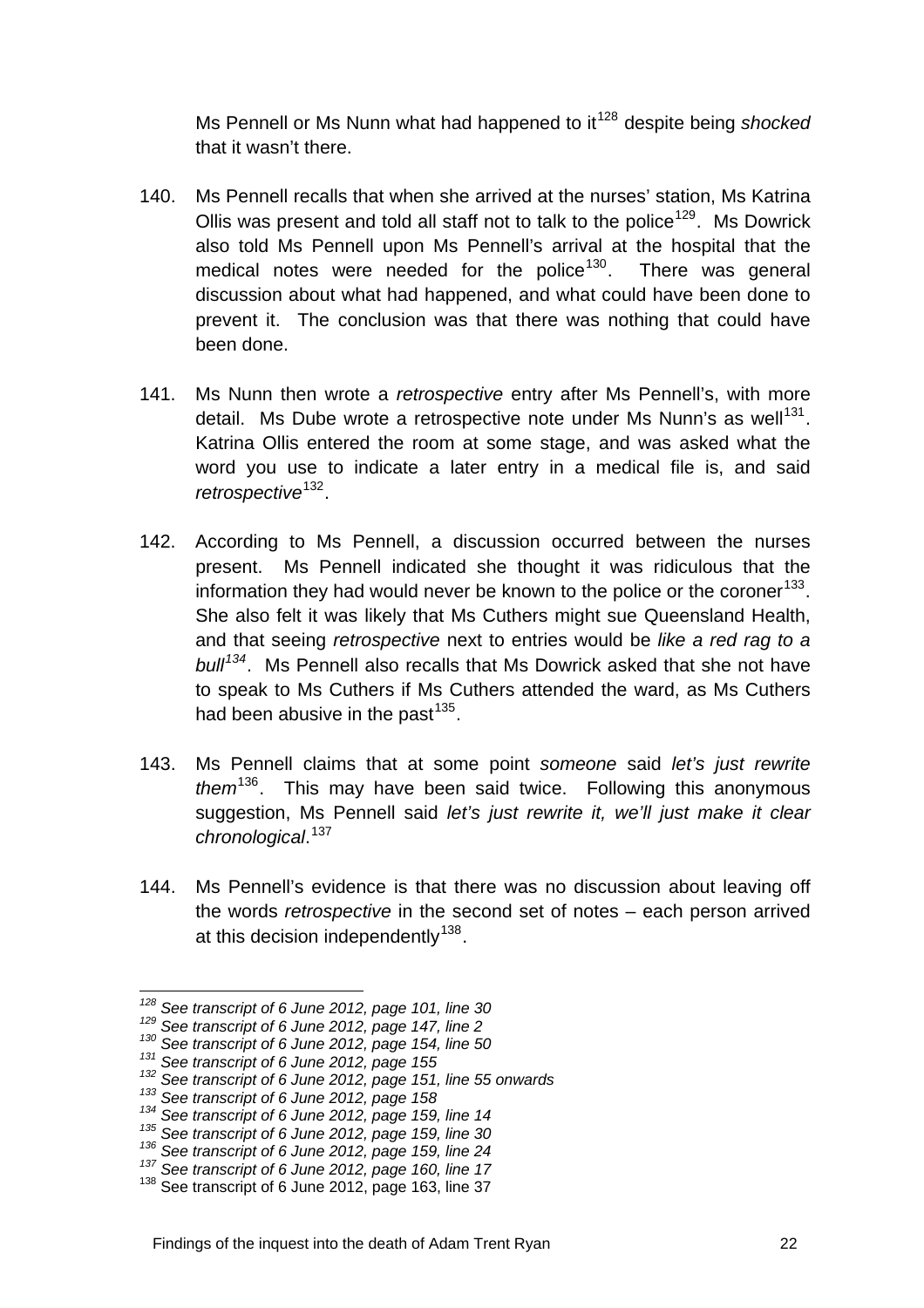- 145. The two sets of notes remained on the table. Mr Wroe attended the office and read through them, and then left. Ms Pennell thought there wasn't any need for the first set of notes and that they would simply create problems with Ms Cuthers, and so she took the first set of notes, ripped them into small pieces and threw the pieces in the  $bin<sup>139</sup>$  $bin<sup>139</sup>$  $bin<sup>139</sup>$ . Ms Pennell knew that destroying notes is *absolutely forbidden* but did it anyway[140](#page-22-1).
- 146. The medical file, including the rewritten notes, was seized by police on 13 July 2009, pursuant to a Coroners search warrant.
- 147. Ms Duncan-Beechey raised the fact she had seen the notes being rewritten with staff. After some attempts at having her particularise the allegation and ensuring she understood the seriousness of it, staff at the hospital pursued the matter with a notification of the Queensland Health Ethical Standards Unit, and through interviewing staff.
- 148. Later, ethical standards investigators became involved, as did the police, and further interviews were conducted and recorded.
- 149. The conclusion of the Ethical Standards Unit investigation was that the rewriting of the notes was ill advised but not an attempt at concealment or falsification. There was essentially no malice in what had been done. The hospital then acted upon this finding by reducing the pay of each employee a minimal amount for a few months, to the extent that none of the employees involved could recall the amount or the length of time that it went on. There was barely any requirement for re-training for the individual staff involved. A seminar on proper note taking was conducted for all staff.

# *Submissions:*

150. Counsel Assisting has made a number of recommendations which I will discuss shortly. In addition Counsel for the mother of the deceased, Ms Cuthers made the following recommendations

> *It is submitted that the following recommendations are capable, if implemented, of minimising the risk of a repeat of these failures. It is acknowledged that some of those matters have been already the subject of recommendation by the Department; however it*

<sup>&</sup>lt;sup>139</sup> See transcript of 6 June 2012, page 161

<span id="page-22-1"></span><span id="page-22-0"></span> $140$  See transcript of 6 June 2012, page 162, line 36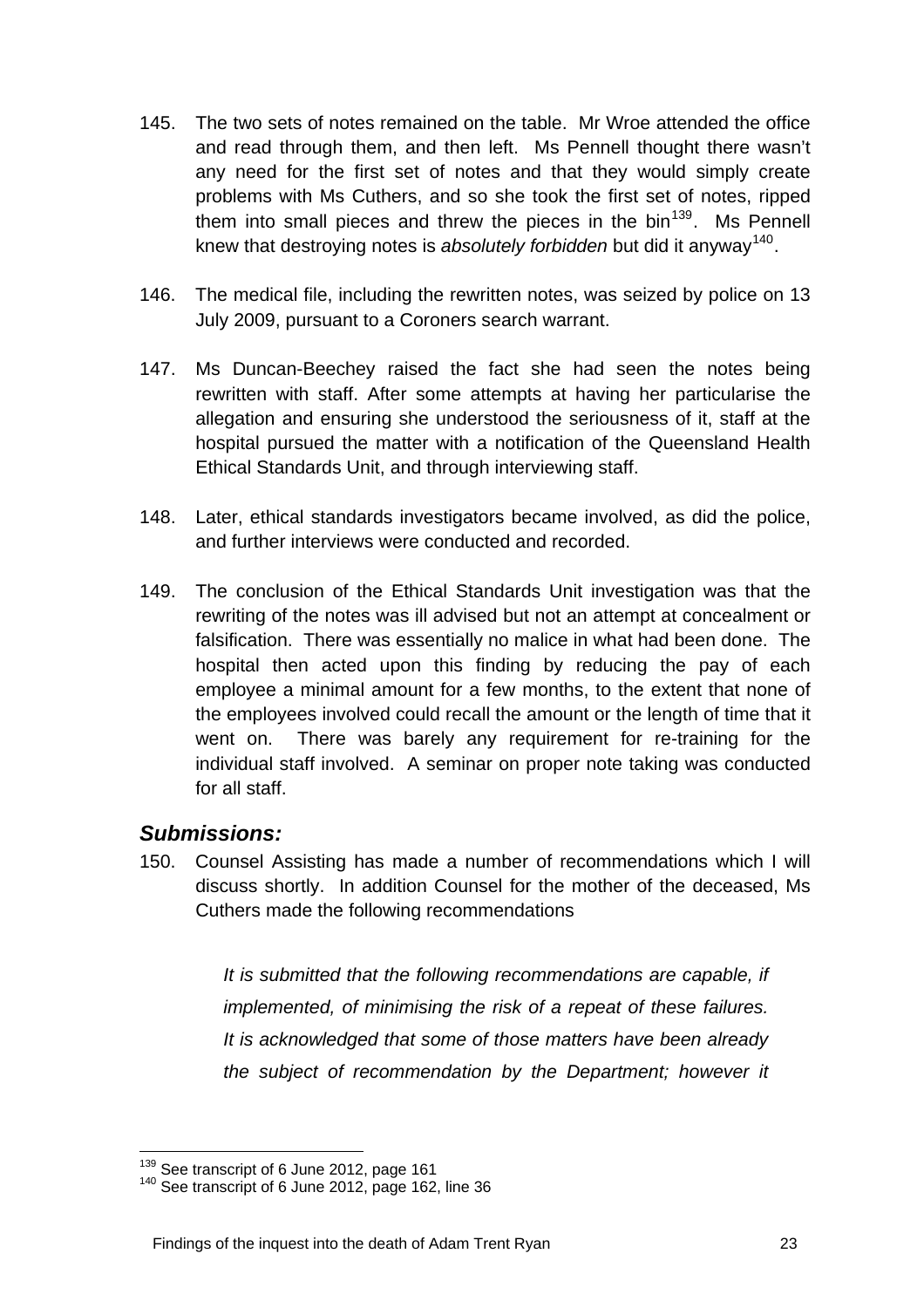*should be observed that it is the implementation of recommendations that is critical.* 

#### *Recommendation 1:*

• *That the Community Mental Health Service in every District provide a full copy of their records and files to the treating hospital whenever a Community Mental Health Service patient is admitted preventing a repetition of the information vacuum which occurred in the present case.* 

#### *Recommendation 2:*

• *That a requirement be made that the Community Mental Health Service advise any treating specialist consultants of the admission of a Community Mental Health Service patient as an in-patient of any hospital.* 

#### *Recommendation 3:*

• *That nursing staff be specifically instructed to record any reference to any active suicidal behaviour by or depression of a patient from any credible source, in particular, police officers.* 

## *Recommendation 4:*

• *That the handover of patients by one medical officer to another be recorded in writing, including a specific written record of daily medication dose limitations for such patients.* 

## *Recommendation 5:*

• *That a protocol be established in order to ensure that the family member of a person admitted to hospital who then absconds is contacted by the hospital immediately and if necessary, the hospital enlists the assistance of the police service to do so.* 

## *Recommendation 6:*

• *That a protocol be established that nursing staff not return prescription medication to patients in circumstances where the patient's circumstances have changed since the previous prescription by a medical officer and where the patient is unwilling*  to be reviewed by the medical officer. In other words, where there *is any doubt at all about the efficacy of returning medication to a*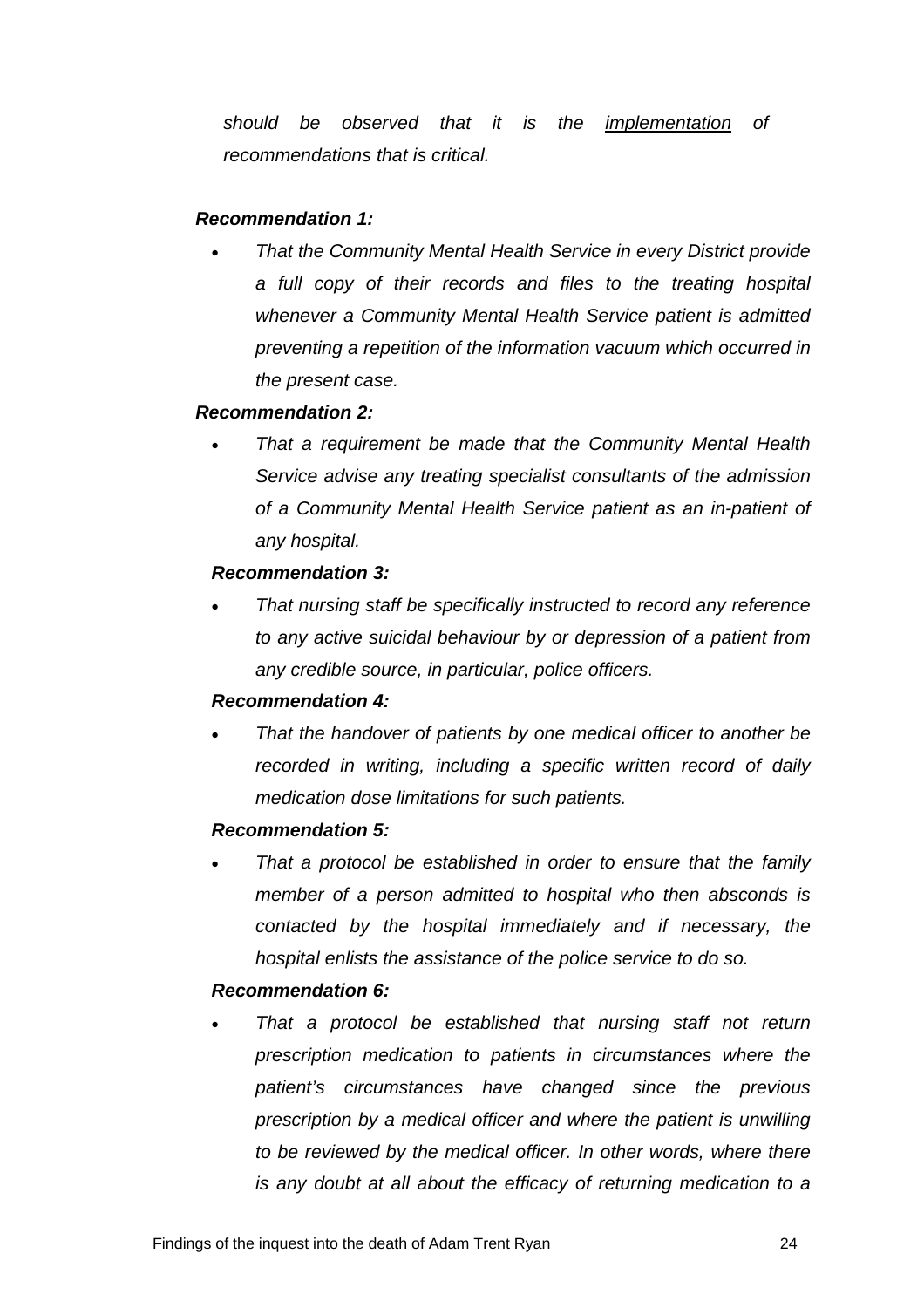*patient, such medication should not be returned without the patient being first reviewed by a doctor.* 

## *Recommendation 7:*

• *That upon the death of a patient who has been treated recently at a hospital in Queensland, the patient's hospital records are to be immediately sealed and secured in order to prevent tampering or interference before the records are provided to the Coroner.* 

## *Recommendation 8:*

- *That Queensland Health ensures that Dr Garde and Dr Wilke undergo the clinical supervision recommended by Drs Daglish and Kingswell.*
- 151. Counsel Assisting makes a submission at paragraph 240(e) of his submissions that Mr Ryan's death may have been contributed to by errors made in his care. It is respectfully submitted that these submissions cannot be supported by the evidence heard during the course of the Inquest. The submissions fail to address any causal link between the alleged errors identified and Mr Ryan's death.
- 152. Having regard to the terms of reference of the Inquest, there was no evidence during the course of the Inquest which would support a finding that Mr Ryan's death may have been contributed to by deficiencies made in his medical care, specifically his nursing care.
- 153. A number of measures have been put in place across Queensland Health including at the Charleville Base Hospital with a view to improving the prospects of a better outcome in a similar case. This inquest has not involved consideration of any additional measures that might be put in place in Queensland hospitals to assist in that respect.
- 154. Each of the nurses, RN Gordon, RN Russell, RN Dube, EEN Nunn, RN Johnson and RN Pennell have continued to provide their services to the Charleville Hospital and community. If there is any tension in relation to the nurses' knowledge and practice of document management then that is not a basis for criticising the nurses but an opportunity for recommendations to be made in relation to document management training provided by Queensland Health.

Counsel for Queensland Health made the followings recommendations: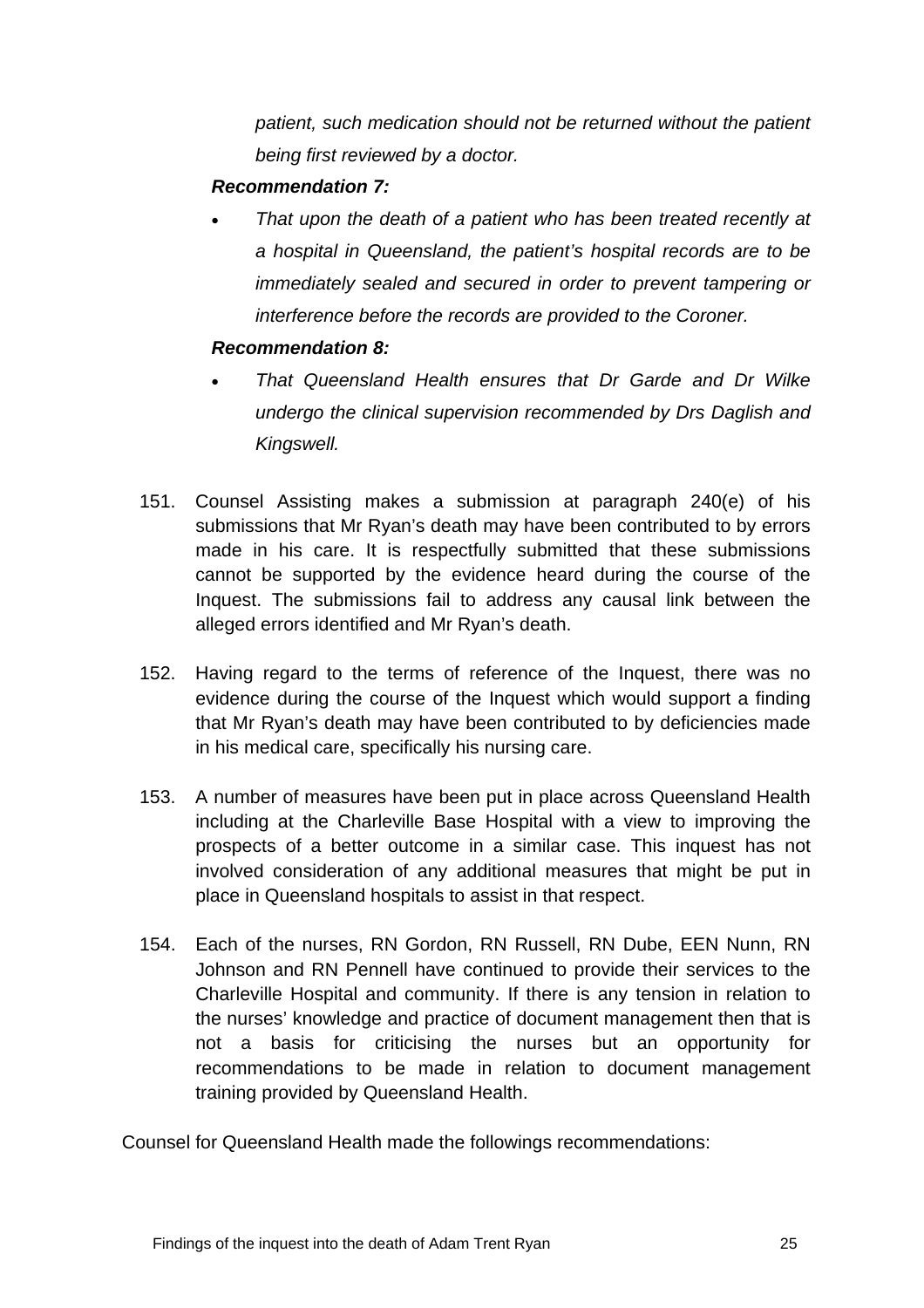#### *Queensland Health has already pro-actively investigated and adopted and implemented the recommendations of the HEAPS report and the ESU investigation.*

- 156. Further training of Drs Wilke and Garde has not taken place due to both leaving the district and pursuing careers in the specialities of anaesthetics and obstetrics, not mental health or general practice. It is also submitted that the evidence of both doctors indicated a high level of insight and proactive examination of and change in their professional practices.
- 157. Significant steps have been taken to improve communication and information flow across ATODS, CMHS and the public hospital.
- 158. ln my view, key issues arising from Mr Ryan's death have been addressed by measures such as full medical rounds and patient alerts/risks flagged on HBCIS lower the risk of a patient such as Mr Ryan being given a standard prescription for diazepam.
- 159. Whilst I received a submission from the solicitors for the police officers, I agree with the recommendations of Counsel Assisting that the police acted appropriately.

# *Discussion and recommendations*

- 160. I am grateful to Counsel Assisting for providing the comprehensive summary of events as set out largely directly above. It is extremely important to set out the events as they highlight the many issues of concern in the death. Whilst I accept there will not be agreement that all of the evidence summarised is a true reflection of the evidence given, I am satisfied it does as to the important issues. A number of the differences are highlighted in the submissions of the various parties' representatives. However, I do not intend to go through all of them now. Suffice to say that I am satisfied the evidence properly highlights the concerns I will raise about Mr Ryan's treatment both before his death and subsequent to it.
- 161. It is of course impossible to say if these concerning events had not occurred whether Mr Ryan's death could have been prevented. What is clear is that systemic failings occurred which may have contributed to his death.
- 162. I will deal with them in order of chronological order as best as possible.

## **Charleville CMH Service and Dr Kyaw.**

The standard of service provided by the CMH service to Mr Ryan was substandard. There were failures in assessment of Mr Ryan, a failure to read and comprehend material from Victoria, they failed to properly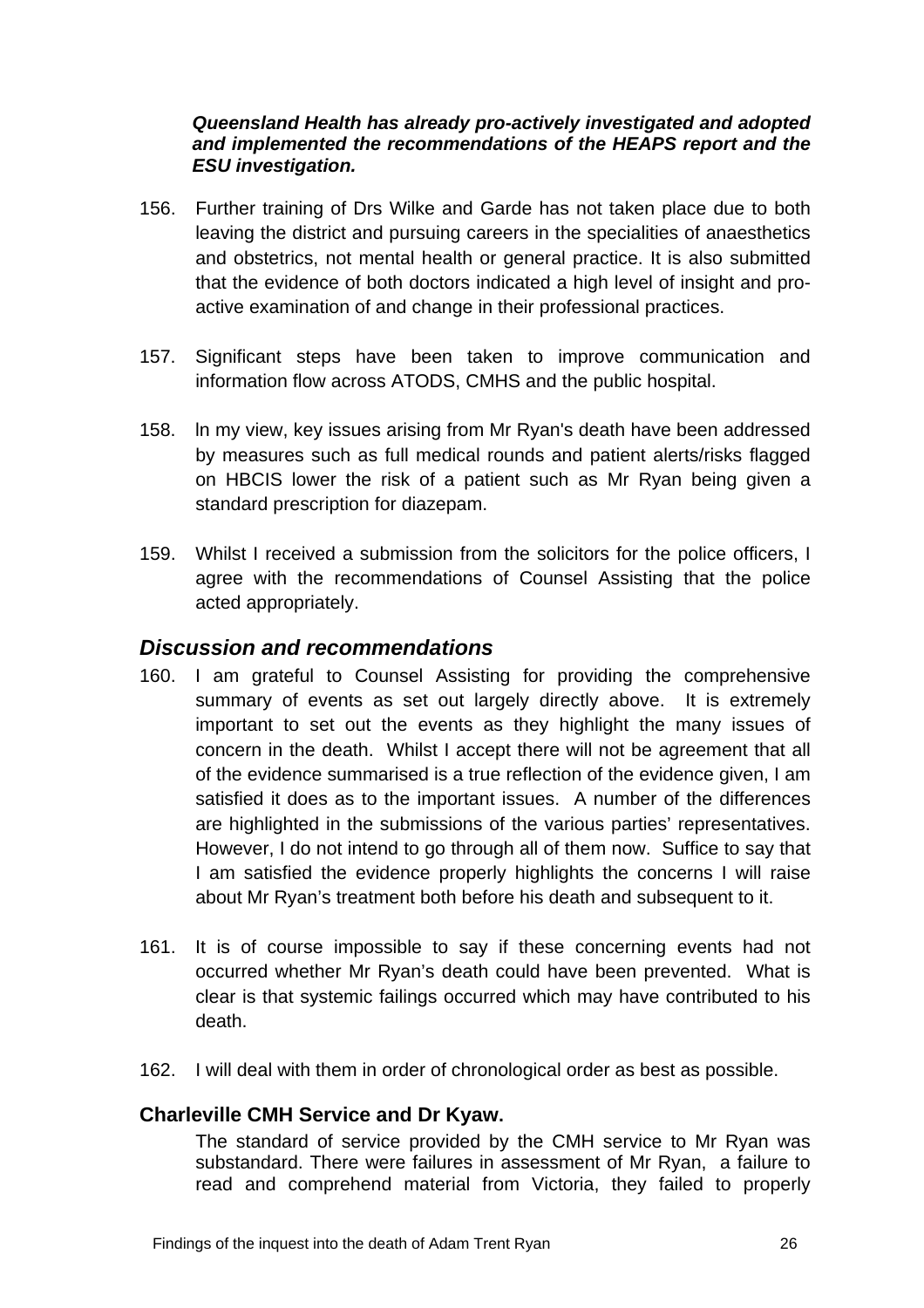communicate, indeed did not communicate at all with the Charleville Hospital about Mr Ryan's mental health. Privacy issues should not have been an issue. Important material was missed by employees who failed to read or properly read Mr Ryan's file. They failed to know that Mr Ryan was in the Charleville Hospital such that he missed what was an important meeting with Dr Kyaw.

#### **Dr Kyaw**

Dr Kyaw made some errors, one in particular, in failing to advise the hospital of Mr Ryan's past suicide attempt. It was significant in the context of Mr Ryan's treatment. Dr Kyaw was travelling out from Toowoomba to see patients. He was also interviewing patients by video. He missed an important meeting with Mr Ryan when he was in hospital but Dr Kyaw was not made aware of it. He could have communicated with ATODS directly and may have spent more time enquiring into Mr Ryan's background by speaking to his mother.

#### **Nurse Sally Gordon**

I am satisfied that Nurse Gordon failed to record information about Mr Ryan's suicide attempt. This failure reduced the chances of doctors being able to properly treat Mr Ryan or at least fully appreciate the extent of his mental health concerns.

#### **Dr Garde**

Dr Garde has in my view failed to restrict Mr Ryan's Valium use. She did not appear to take the time to properly review Mr Ryan's file or spend sufficient time with him particularly on discharge when it may well have been better to have spent some time with Ms Cuthers as his primary carer. $141$ .

#### **The Nurses and staff of Charleville Hospital**

They seemed to take a less than professional attitude to his leaving the hospital on 11 July 2009. Much more could have been done if they were concerned, as they should have been for his welfare. It seems clear on the evidence that Ms Dube did not make the calls to Ms Cuthers she claimed she did. It is possible she rang the wrong number.

It was completely unprofessional for the nurses Pennell, Dube, Johnson and Nunn to rewrite hospital notes and for the old notes to have been destroyed.

It was unfortunate that Mr Ryan was given back his medication in the way that it was. It may have been better to have entrusted it to Ms Cuthers if possible.

<span id="page-26-0"></span> $\overline{a}$ <sup>141</sup> See exhibit C1, page 7, second full paragraph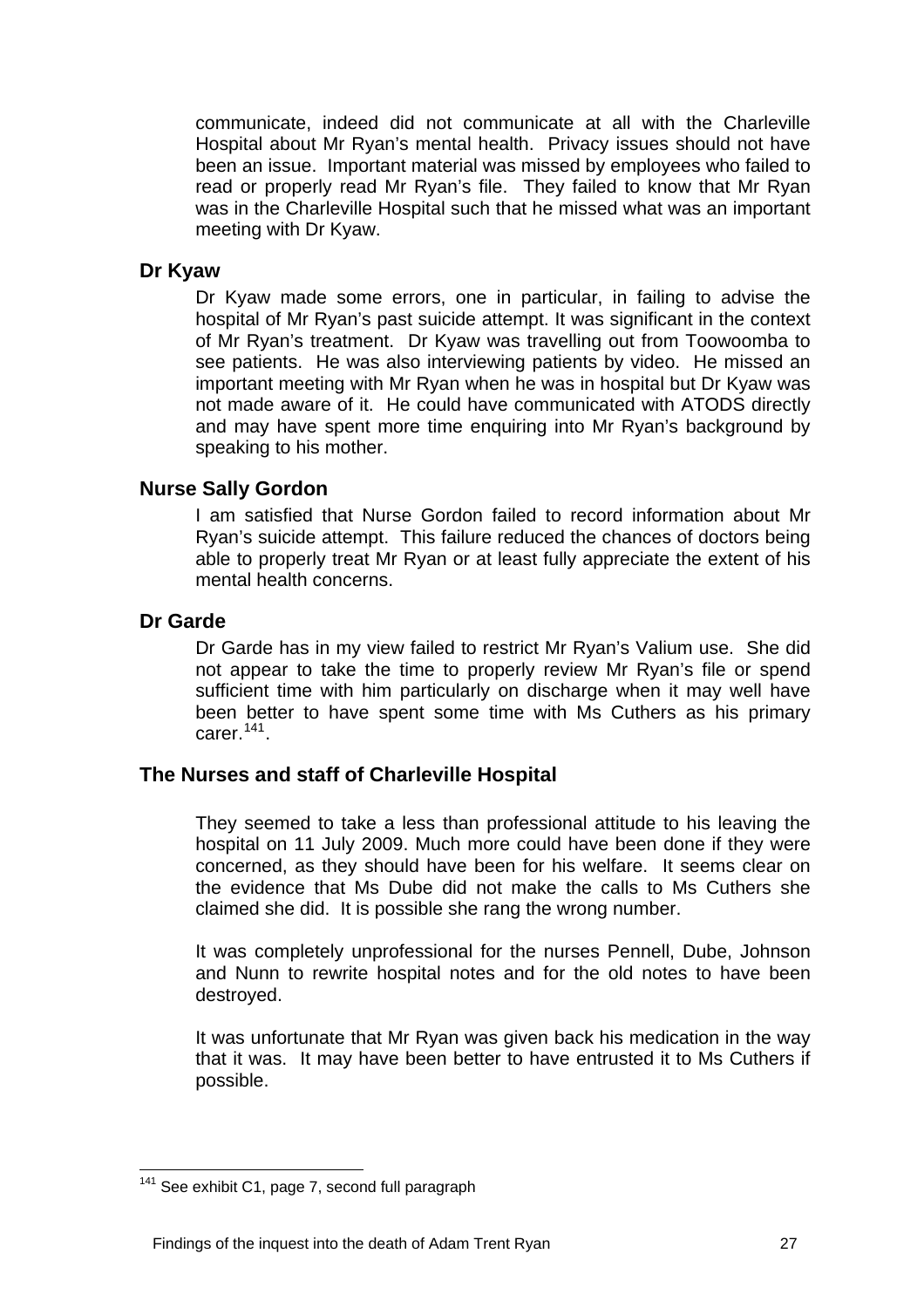163. Prior to his death hospital staff made a number of errors in Mr Ryan's treatment, in particular, they should have been more aware of his mental health issues. This was brought about both by the lack of communication from CMH service and a failure by the hospital to seek further information. It seems inconceivable that the hospital would not be provided with all the information to properly diagnose and treat Mr Ryan.

# *Recommendations*

- 164. There is much to be critical about both from the point of view of the Charleville CMH Service and the Charleville Hospital however, most of the matters referred to have been addressed by Queensland Health and the Charleville Hospital. This point has been made by a number of the representatives in their submissions as set out above.
- 165. Systemic issues identified in the Ethical Standards Report have been dealt with.
- 166. it is most unlikely that the nurses will be rewriting notes or destroying notes having regard to the counselling and penalty some of them have had imposed.
- 167. Communication with police in respect of coronial investigations has been improved and is unlikely to be impeded in the future.
- 168. Whilst I have been critical of Dr Garde and Dr Wilke it seems to me that both will now be well aware of the short comings in respect of their involvement in this death and that nothing is likely to be gained by further training or referral of them.
- 169. I am satisfied that steps have been taken to ensure open and honest discussions with family after a death of a loved one.
- 170. The relationship between the Charleville Hospital CMH Service and ATODS has been improved and strengthened. This is an essential and significant move forward in the treatment of mentally ill patients in the district. It seems clear that hospital staff were not equipped to handle someone with the concerns of Mr Ryan. Of course Charleville is a small hospital but no one should be expected to receive substandard treatment wherever they may choose to live.
- 171. The District now has an out-of-hours fax referral form, and in addition a generic email address to facilitate referrals. Daily intake meetings occur in the morning, and additional informal meetings are held.
- 172. Steps have been taken to improve the assessment and intake process in the mental health teams, and to educate the community, particularly GPs and other allied health professionals in relation to contact details for the